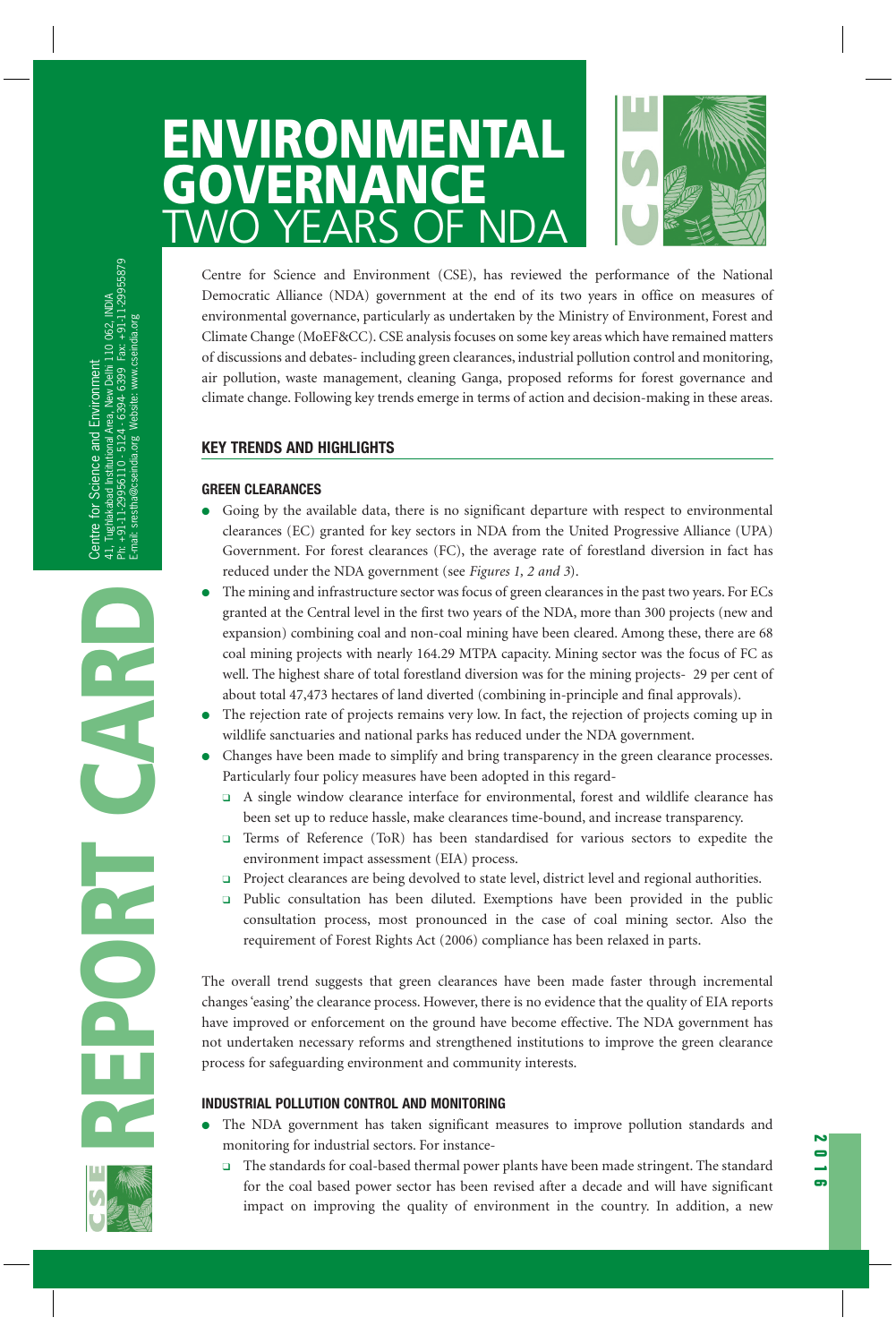notification on fly ash utilization has been issued that will improve the use of fly ash in various sectors like bricks, cement, road making etc.

- ❑ Initiatives have been undertaken to tighten the pollution standards for many other industrial sectors as well such as iron and steel, cement, pulp and paper, fertilizer, sugar etc.
- ❑ The NDA government is focusing on reducing water pollution from industries, which is a very positive step. Most of the sectors where new pollution standards have been proposed or already enacted, have been asked to recycle and reuse all wastewater.
- ❑ The 17 categories of highly polluting industries have been asked to install continuous emissions monitoring systems (CEMS). If this technology-enabled monitoring system is implemented well, it would improve pollution enforcement from industries significantly.

All the above measures now need to be closely watched for implementation. There is indication that the Government is viewing technology based mechanisms and self-regulation as main tools for enforcing the regulatory provisions. There is no effort to strengthen regulatory institutions. Technology is important but not sufficient to ensure better compliance and enforcement. Experience from world over shows that "self-regulation" and "technology-enabled monitoring" required strong institutions to deliver results.

# **AIR QUALITY AND TRANSPORTATION**

- Some important steps have been taken by the Government to address the pressing problem of air pollution in urban areas. For example-
	- ❑ An air quality index has been implemented to inform people about daily air quality along with advisory on health consequences.
	- ❑ The government has decided to leapfrog to Euro VI emissions standards in 2020, skipping the Euro V emissions standards, which will lower the gap between emissions standards for diesel and petrol cars, and effectively lower all emissions.
	- ❑ Co-relating high traffic volumes to increased air pollution, has levied an infrastructure cess on all cars. This has been done on a sliding scale of pollution potential, the lowest being one per cent on small petrol, LPG (liquefied petroleum gas) and CNG (compressed natural gas) cars and the highest- four per cent- on other higher engine capacity vehicles and Sport Utility Vehicles (SUV). A one per cent tax has also been imposed on all luxury cars exceeding value of Rs 10 lakhs.
	- ❑ The voluntary vehicle fleet modernisation scheme has been announced for lowering pollution emissions from old vehicles.
- The Government's pro-activeness to extend LPG connection among rural poor, and households below the poverty line is another welcome move. The clean fuel option if extended effectively will significantly reduce indoor and outdoor air pollution in rural areas and improve the health of women folks.

However many of these measures remain as isolated ones, and their potential for improving air quality is challenged by lack of complimentary and comprehensive action plan. Till date the Government has failed to put in place a framework to enable cities to implement clean air action plans to meet ambient air quality standards. Over the last two years it has also failed to deploy transportation strategies and related infrastructure that are needed to clean up the air in cities.

#### **WASTE MANAGEMENT**

- Waste management has clearly emerged as a priority issue for the NDA Government. Six waste management Rules have been notified covering the areas of solid, plastic, electronic, bio-medical, hazardous, and construction and demolition (C&D) waste. Most of the Rules have been significantly improved from their earlier versions to address several challenges of the day; the C&D Rules has been brought for the first time.
- Some key improvements include, separation of various wastes at source for better treatment and management (such as for solid waste, bio-medical waste), encouraging reuse and recycle, expanding the scope of application of most Rules.

**2016**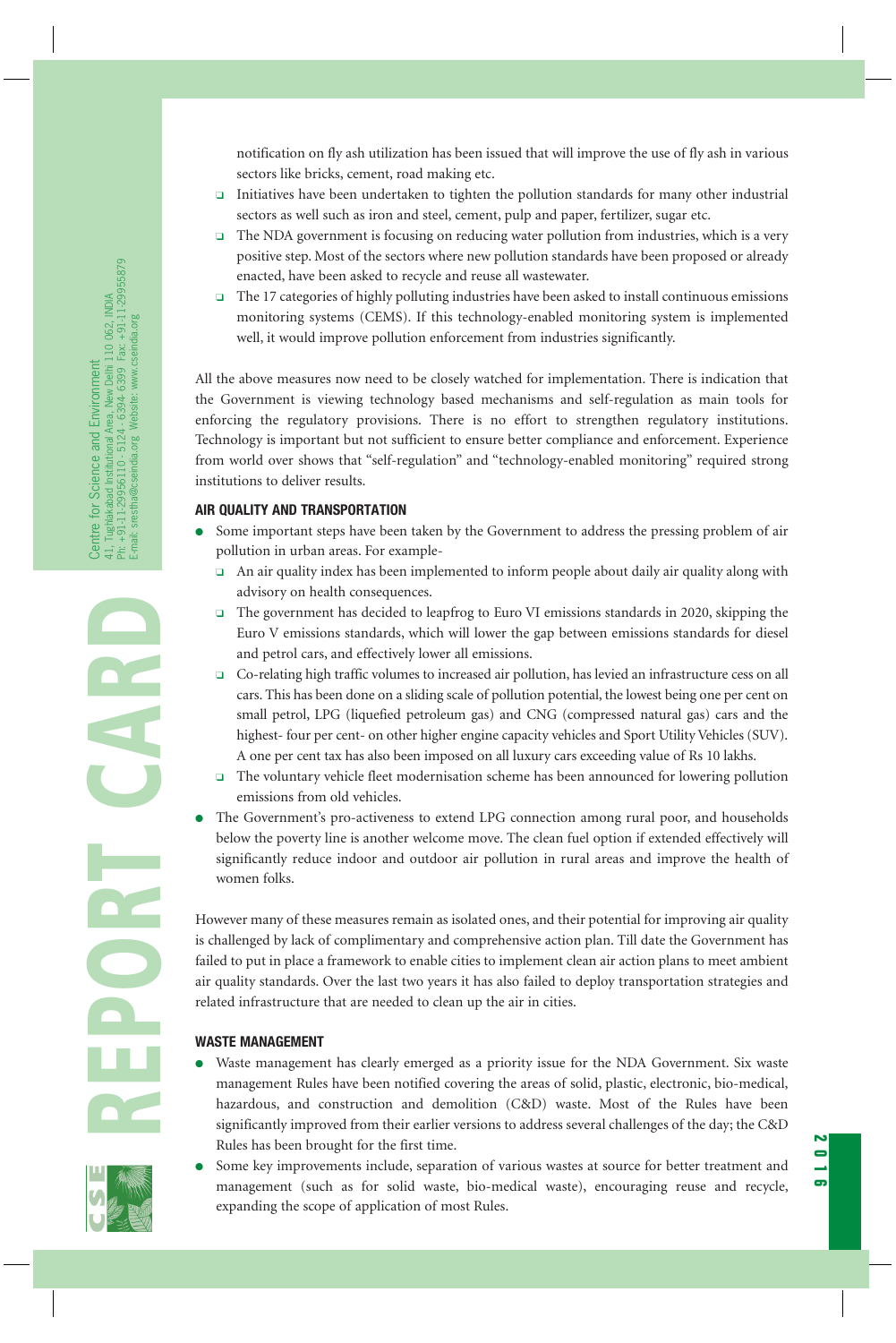It now must be ensured that these Rules are properly implemented. For this empowerment of local and state-level agencies and with proper co-ordination between various agencies in the chain of processes is crucial. Suitable and formal integration of the informal sector must also be ensured.

### **CLEANING GANGA**

- The NDA Government has made cleaning Ganga a top priority. A corpus of Rs 20,000 crores was outlayed for the Namami Gange (Clean Ganga) project in May 2015 for five years. A plan was also rolled out to clean the river by 2019, and the National Mission for Clean Ganga (NMCG) has been coming out with several promising plans.
- The Union budget of 2015-16 also proposed tax benefits for contributors to Clean Ganga projects, declaring a 100 per cent tax exemption.
- However actions on ground remain far from satisfactory. For instance-
	- ❑ The Union Ministry of Water Resources, River Development and Ganga Rejuvenation so far has met only three points in its thirteen point agend for cleaning the river. These include cleaning the river surface and ghats, creation of a Ganga task force and creation of Ganga *grams* (model villages) along the main stem of the Ganga.
	- ❑ All of the 21 proposals sanctioned since July 2014 for cleaning Ganga (according to NMCG), are yet to be implemented.

The situation thus stands that the potential of the big money and the plans have not been matched by actions on the ground. The Government and the implementing authorities need to step up for quick and effective action.

# **FOREST GOVERNANCE**

- Forests remain a key focus of the reform initiatives as evident from various moves made by MoEF&CC in the last two years. But the various initiatives are piecemeal and do not address the challenges of forests comprehensively.
- There are indications that the government is shifting from a people-centric approach towards a more industry-centric, technocratic approach for forest management. For instance-
	- ❑ A major effort of the Government remains unlocking the Compensatory Afforestation Fund (CAF), the corpus of which currently stands at Rs. 42,000 crores. Within a year of taking office, in April 2015, the Union Cabinet chaired by the Prime Minister cleared the CAF Bill 2015, and in May 2016, the Bill has been cleared by the Lok Sabha as well. The potential of this money remains enormous for improving the state of forests as well as the livelihoods of forest dependent communities if used through proper planning and accountability. However, the Bill as drafted has several limitations. A key concern remains that it does not have any scope for participation of local communities. It also lacks provisions for sharing forest benefits with communities.
	- ❑ The Government has also come out with a proposal to divert "degraded" forests to the private sector in carrying out afforestation for industrial use. If this proposal was implemented, it would destroy the flourishing farm-forestry sector of the country that employs millions of farmers to supply wood to various industries.

The proposed measures of forest conservation and management are geared towards increasing forest cover, without emphasizing equally on improving biodiversity and productivity of forests. It also does not ensure forest benefits to local communities.

These approaches if continued with will neither be able to ensure the overall improvement of the quality of our forests, nor their sustainable use by people. Any proposed reform must capture the perspective of both ecology and people's livelihoods. Forests also must not be regenerated or protected in a fenced and technocratic manner.

**2016**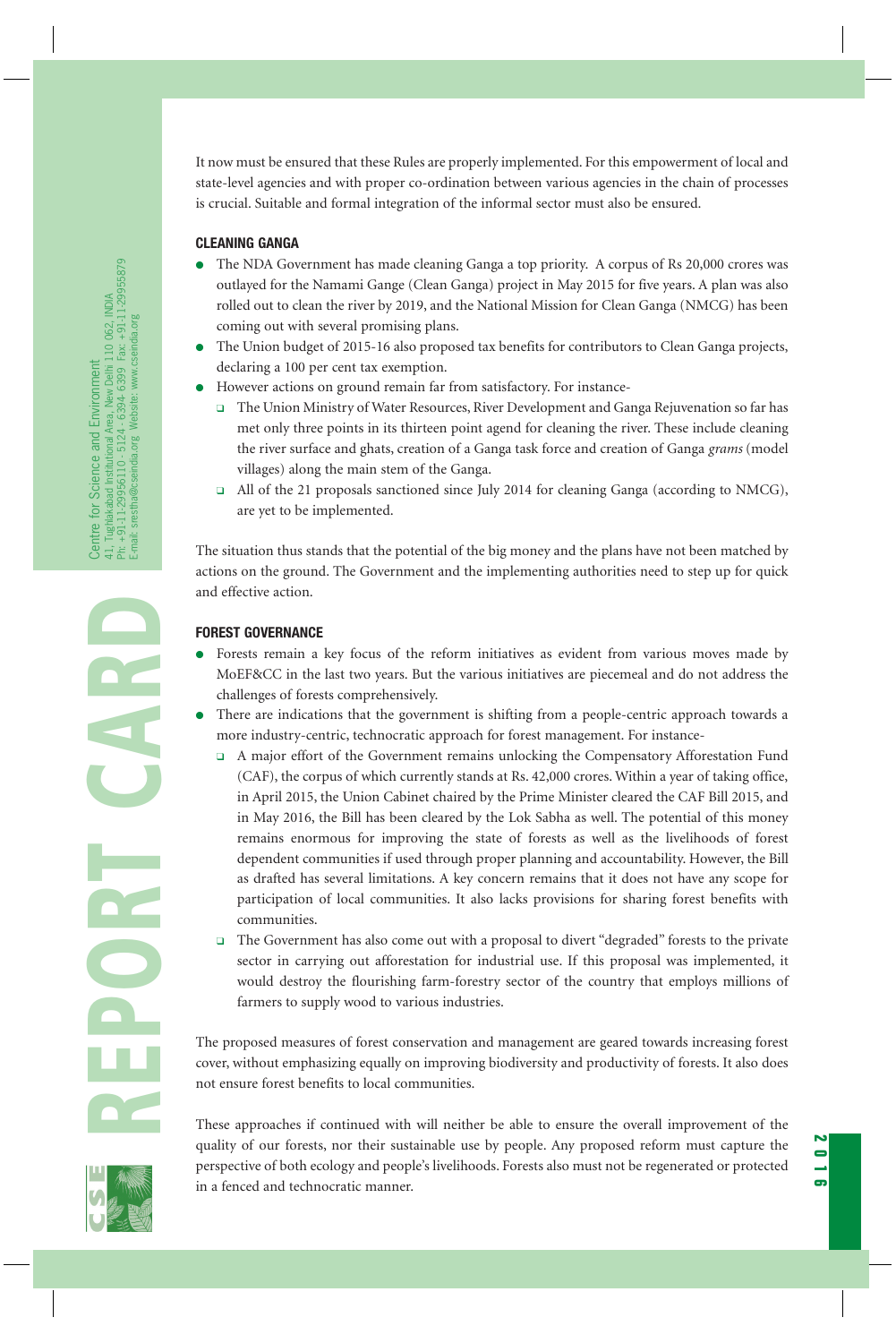#### **CLIMATE CHANGE**

- Changing the name of the Union Environment Ministry- from Ministry of Environment and Forests to Ministry of Environment, Forest and Climate Change, soon after taking office in 2014, indicated the importance the Government wants to give to the issue of climate change. The NDA Government has remained more proactive than the UPA in communicating to the world the concerns and actions taken by the country on climate change. However, engagements and responses of the Government over the past two years in various platforms gives a mixed signal on how successful we will remain in dealing with the multiple challenges of this crucial issue.
- The Climate Change Conference (COP 21) held in December 2015 in Paris, has been largely a lost opportunity. Though India came out as a proactive player and took lead in the area of renewable energy by setting up the International Solar Alliance, overall the Paris Agreement did not prove to be favourable for India or other developing countries. The Agreement remained largely as a winwin one for the big polluters, where no target have been set on countries to cut emissions. On the other hand India lost the opportunity to exert the "right of development" of the world's poor.
- Even terms which India could get in the Agreement- such as "equity", "common but differentiated responsibility" (CBDR), "climate justice and sustainable lifestyles and consumption", there is no elaboration on how these terms can be operationalized. Many of these are only mentioned in the "preamble" and not in the operational part of the Agreement.
- In the Montreal Protocol, India has now agreed to negotiate in amending the Protocol to phase down hydrofluorocarbons (HFCs). The success of the amendment will depend mainly on how government is able to bypass the interest of multinational companies who want to benefit by selling a patented synthetic chemical called hydrofluoroolefin (HFO).
- On the domestic front climate change adaptation remains a key concern as farmers are facing huge crop losses in successive years due to erratic and extreme weather events. The Government's proposal of the crop insurance scheme – Pradhan Mantri Fasal Bima Yojana – thus is a welcome move. If implemented well, this can safeguard farmers ravaged by extreme weather events.
- The Government has also increased the ambition of renewable energy  $-100$  gigawatt (GW) for solar and 75 GW for other renewables by 2022, that can help to mitigate green house gas emissions.

# **FACTS AND ANALYSIS**

#### **I. GREEN CLEARANCES**

*Easing clearance, but no improvements in enforcement*

# **A. ENVIRONMENTAL CLEARANCE FACTS**

#### **1. PROJECTS CLEARED IN MAJOR DEVELOPMENT SECTORS**

In the past two years (June 2014 until April 2016), the MoEF&CC has given environmental clearances (EC) to nearly 385 development projects (combining new and expansion projects) in major sectors – mining (coal and non-coal), thermal power plant, hydropower, iron and steel and cement (see Table 1: *Environmental clearances granted to major sectors*). The number accounts for clearances given at the Central level.

- Among these, a key focus has been the mining sector combining both coal and non-coal projects. For coal mining, 68 projects with a cumulative production capacity of about 164 million tonnes per annum (MTPA) were cleared.
- For non-coal mining projects a total number of 250 projects of about 338 MTPA were cleared. Among this, majority clearances involve mining for sand/bajri/gravel/stone etc.
- Besides the Government has also granted considerable clearances for roads (also connecting roads) and highways including projects in coastal areas. About 150 projects have been cleared under this as per Government categorization.



**REPORT CARD**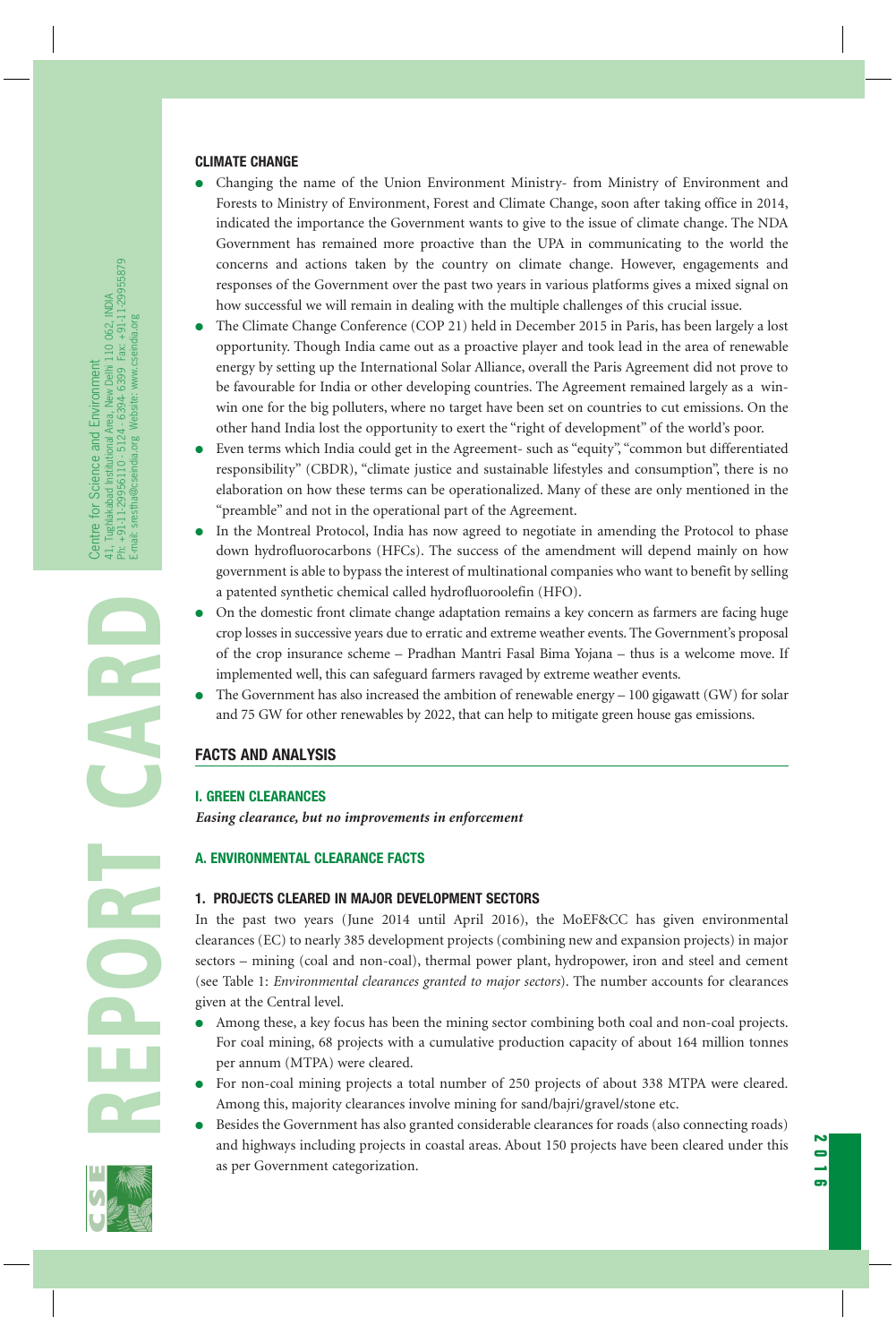# **Table 1: Environmental clearances granted to major sector (June 2014 - April 2016)**

| <b>Sector</b>                                      | No of Projects | <b>Capacity (Unit)</b> |  |
|----------------------------------------------------|----------------|------------------------|--|
| Coal Mining                                        | 68             | 164.29 MTPA            |  |
| Iron Ore Mining                                    | 12             | 41.66 MTPA             |  |
| Lime Stone Mining                                  | 34             | 64.68 MTPA             |  |
| <b>Bauxite Mining</b>                              | 10             | 9.57 MTPA              |  |
| Other Minerals (including sand/bajri/gravel/stone) | 194            | 222.43 MTPA            |  |
| Iron and Steel                                     | 24             | 25 MTPA                |  |
| Cement                                             | 15             | 49 MTPA                |  |
| <b>Thermal Power</b>                               | 21             | 19,517 MW              |  |
| Hydro                                              | 7              | 3643 MW                |  |
|                                                    |                |                        |  |

# **2. UPA VS. NDA**

**(i) No clear trend indicating a massive increase or decrease in ECs in the first two years of the NDA Government as compared to the UPA**

- For instance, for coal, bauxite and limestone mining, the average trend of granting clearances has remained more or less same when compared between the last five years of the UPA terms and the first two years of the NDA, taking a yearly average of number of clearances granted and capacity cleared for the respective periods (*see Figures 1-2*).
- The clearances given to the coal based thermal power plants have significantly reduced actually in the last two years. This is reflective of the stagnation in the industry. Between 2009–2013, the industry had taken clearances for more than 1.5 lakh megawatt (MW) worth of projects. However, there was a slow down since 2013, which continues in the first two years of the UPA term.

# **(ii) Outstanding concerns with coal remains**

For years, a key concern with coal mining has been how and where mining is happening. There have been two outstanding concerns; the first is with respect to mining happening in critically polluted coalfields such as Singrauli, Hazaribagh-Chatra, Korba, Angul-Talcher etc., and the second is with respect to provisions of public consultation that have been undermined. Unfortunately the trend has not been reversed yet.

# **Figure 1: Environmental clearances for major sectors: UPA vs. NDA**

(Yearly average for UPA: period 2009- May 2014; and NDA: June 2014- April 2016)



**2016**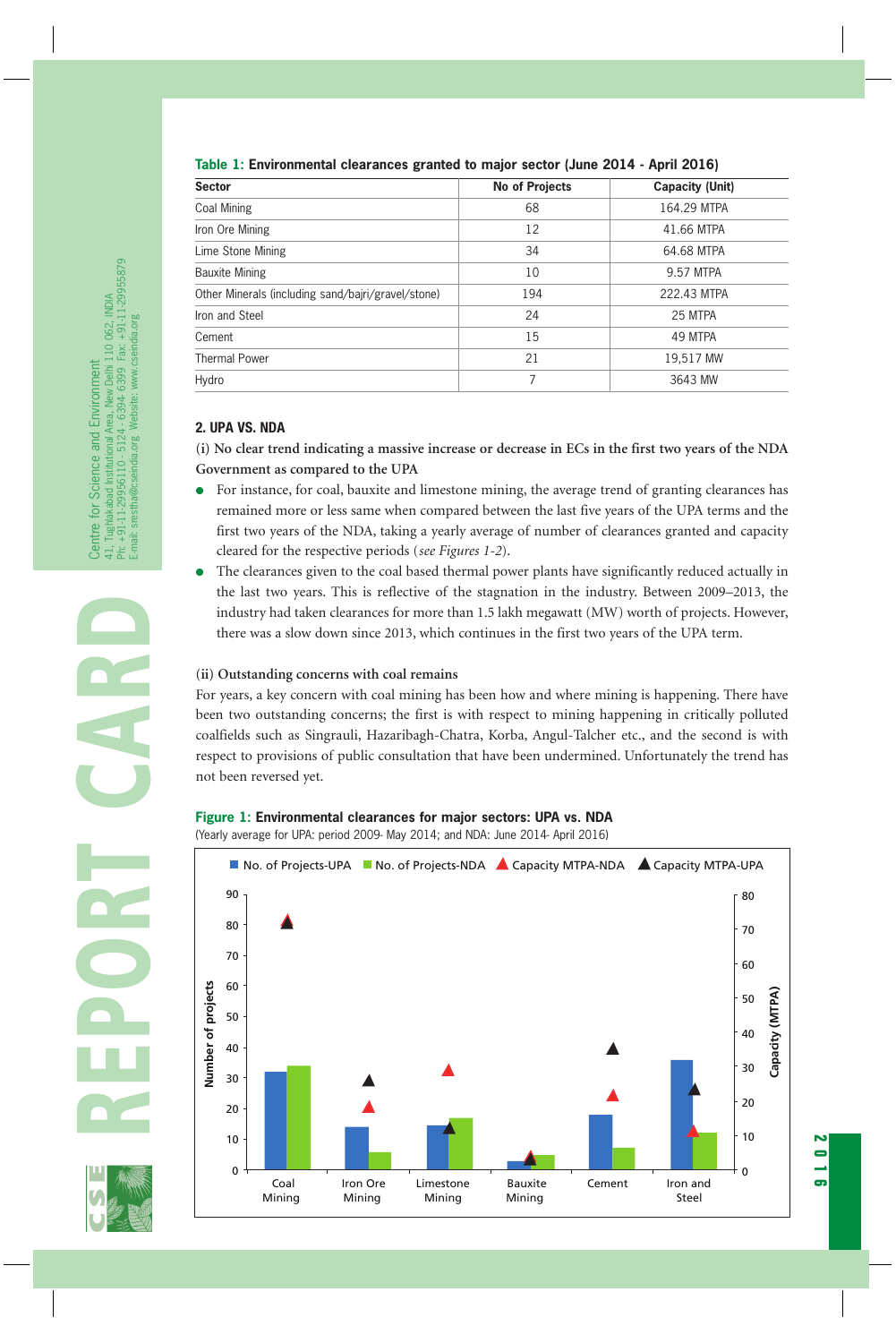

**Figure 2: Environmental clearances for Thermal and Hydro power sectors: UPA vs. NDA**  (Yearly average for UPA: period 2009- May 2014; and NDA: June 2014- April 2016)

- Projects (including expansion) continue to come up in critically polluted coalfields, such as in Singrauli district of Madhya Pradesh and Dhanbad district of Jharkhand. For instance, out of the eight coal mining projects cleared in MP with a cumulative production capacity of 18.45 MTPA between June 2014 to April 2016, four were in Singrauli (10.95 MTPA) two in nearing Sonebhadra (2.5 MTPA), and one in nearing Sidhi (4 MTPA).
- The provision of public hearing also has been progressively relaxed for expansion of coal projects. The trend was set during the UPA times, the NDA Government has hastened the process further (see section *Less projects requiring public hearing*).

The MoEF&CC has also taken measures to expedite coal production from a number of mines that were cancelled by the Supreme Court in 2014. Following the passing of the Coal Mines (Special Provisions) Bill 2015, by the Parliament (March 20, 2015), Ministry facilitated transfer of ECs from the previous coal mine allottees to the new leaseholders, without them having to obtain any extra approval. This was done by amending the EIA Notification 2006. The Notification until now required a "no objection" certificate to be obtained from the original holder of the EC and also from the concerned authority when a particular project or activity changes hands. The amended notification dated March 23, 2015, removed the requirement of the no objection certificate. The EC of a cancelled block can be transferred to the person whom such block will be subsequently allotted without it.

Similarly transfer of FC has also been facilitated by removing the need of a no objection certificate from the original user agency as was earlier required under the Forest Conservation Act (1980). The direction was communicated on March 31, 2015.

# **B. FOREST CLEARANCE FACTS**

# **1. FORESTLAND DIVERSION FOR MAJOR DEVELOPMENT SECTORS**

- In the past two years (June 2014 until April 2016), the MoEF&CC has allowed about 47,473 hectares (ha) of forestland diversion including in-principle (Stage I) and final (Stage II) clearances (see Table 2: *Forest clearances granted to major sectors*).
- Among these, mining accounts for highest share of forestland diversion, about 29 per cent. This is followed by total diversion for power sector (combining hydro power, wind power, thermal power and transmission lines) accounting for about 25.5 per cent.

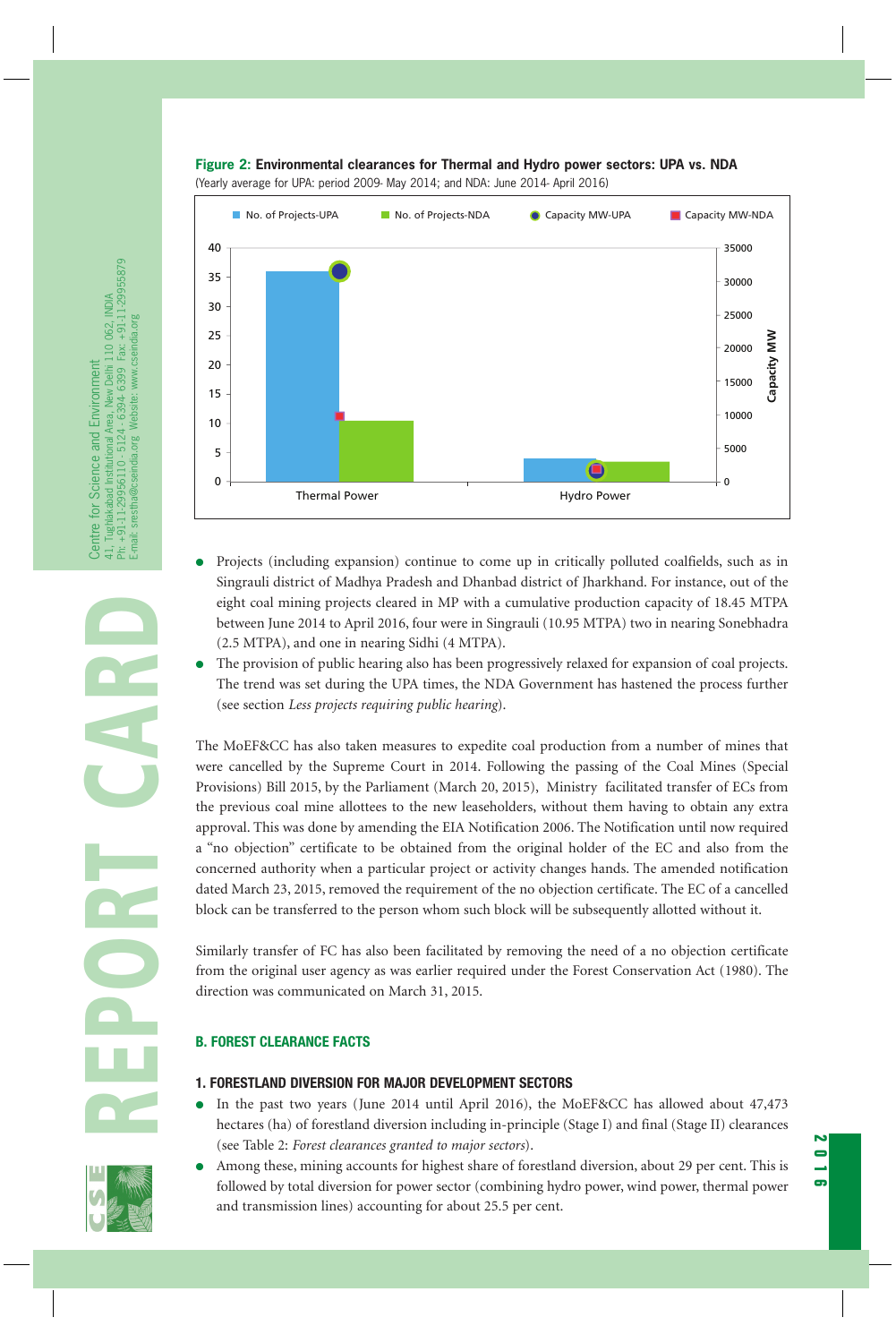| <b>Sectors</b>              | No. of<br>clearances<br>final | Land<br>diverted<br>(ha) | No. of<br>clearances<br>in principle | Land<br>diverted<br>(ha) | <b>Total</b><br>no.<br>clearances | Land<br>diverted<br>(ha) |
|-----------------------------|-------------------------------|--------------------------|--------------------------------------|--------------------------|-----------------------------------|--------------------------|
| Mining                      | 49                            | 9668.01                  | 39                                   | 4045.42                  | 88                                | 13713.43                 |
| <b>Transmission Line</b>    | 87                            | 2052.77                  | 60                                   | 2130.79                  | 147                               | 4183.56                  |
| <b>Thermal Power</b>        | 5                             | 2071.38                  | $\overline{0}$                       | $\mathbf{0}$             | 5                                 | 2071.38                  |
| Wind Power                  | 3                             | 101.76                   | 7                                    | 432.26                   | 10                                | 534.02                   |
| Hydro Power                 | 5                             | 481.91                   | $\overline{7}$                       | 4825                     | 12                                | 5306.91                  |
| Irrigation                  | 25                            | 2219.035                 | 26                                   | 2695.12                  | 51                                | 4914.16                  |
| Railway                     | 14                            | 490.35                   | 24                                   | 1639.27                  | 38                                | 2129.62                  |
| Road                        | 113                           | 1807.13                  | 138                                  | 2374.82                  | 251                               | 4181.95                  |
| Defence                     | $\mathbf{1}$                  | 180                      | 3                                    | 3898.69                  | 4                                 | 4078.69                  |
| Industry                    | 27                            | 67.527                   | 8                                    | 0.92                     | 35                                | 68.45                    |
| <b>Borehole Prospecting</b> | 1                             | 5                        | $\mathbf{1}$                         | 1457.33                  | $\overline{2}$                    | 1462.33                  |
| Dispensary/Hospital         | 4                             | 41.895                   | $\mathbf{1}$                         | 0.02                     | 5                                 | 41.92                    |
| Drinking Water              | 9                             | 72.86                    | 6                                    | 21.28                    | 15                                | 94.14                    |
| Rehabilitation              | 9                             | 1208.78                  | $\Omega$                             | $\Omega$                 | 9                                 | 1208.78                  |
| School                      | 3                             | 0.488                    | $\mathbf{1}$                         | 22.08                    | 4                                 | 22.57                    |
| Others                      | 381                           | 2208.46                  | 234                                  | 1252.89                  | 615                               | 3461.35                  |
| <b>TOTAL</b>                | 736                           | 22677.36                 | 555                                  | 24795.89                 | 1291                              | 47473.25                 |

#### **Table 2: Forest clearances granted to major sector (June 2014 till April 2016)**

**Average pace of forestland diversion remains low under the UPA Government:** Going by the available data as obtained during the UPA and the NDA times, it appears that the average rate of forestland diversion has been significantly low under the NDA term (see Figure 3: *Forestland diversion: UPA vs. NDA*).

#### **Figure 3: Forestland diversions: UPA vs. NDA\***





*Note:* \* The total forestland diversion includes both in-principle and final approvals, as a breakup was not available for majority of the UPA years at that time

#### **C. WILDLIFE CLEARANCES**

# **1. DECISIONS OF THE NATIONAL BOARD OF WILDLIFE**

● The issue of wildlife clearance encountered some controversy during the early days of the NDA Government. In its first meeting under the new Government, in August 2014, the National Board of Wildlife (NBWL) recommended 133 projects. There was only one rejection, and 26 were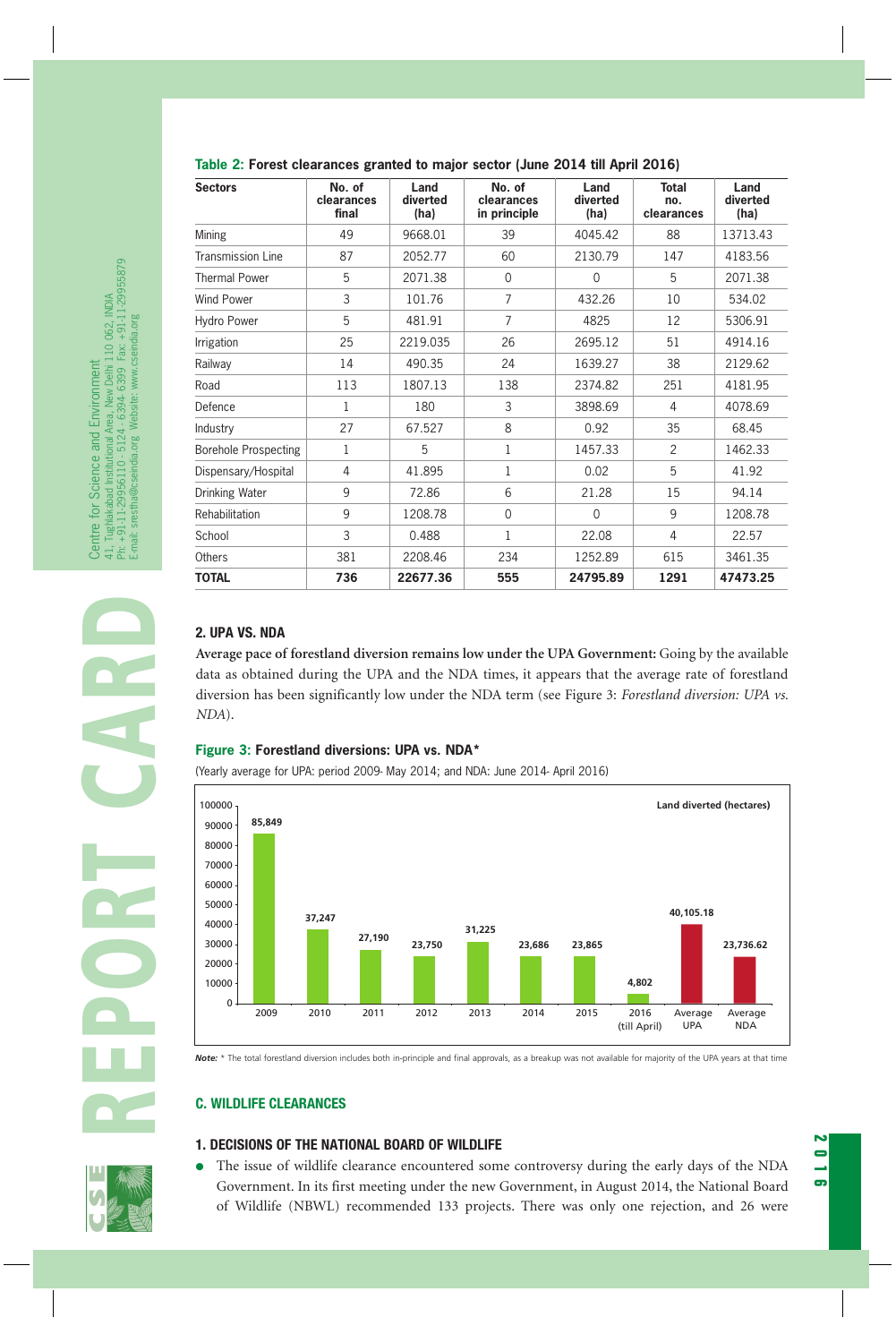# **Table 3: Decisions on wildlife clearances by the NBWL**

| Year             | Number of<br><b>Meetings</b> | Recommended | <b>Deferred</b> | Rejected       | <b>Percent</b><br><b>Recommended</b> | Percent<br>Rejected |
|------------------|------------------------------|-------------|-----------------|----------------|--------------------------------------|---------------------|
| <b>Under NDA</b> |                              |             |                 |                |                                      |                     |
| 2016             |                              | 34          | 9               |                | 77.27                                | 2.27                |
| 2015             | 5                            | 134         | 70              | $\overline{2}$ | 65.05                                | 0.97                |
| 2014             | 1                            | 133         | 26              |                | 83.13                                | 0.63                |
| <b>Under UPA</b> |                              |             |                 |                |                                      |                     |
| 2013             | 3                            | 56          | 71              | 21             | 37.84                                | 14.19               |
| 2012             | 3                            | 42          | 58              | 6              | 39.62                                | 5.66                |
| 2011             | 4                            | 88          | 33              | 6              | 69.29                                | 4.72                |
| 2010             | 3                            | 30          | 44              | 24             | 30.61                                | 24.49               |
| 2009             | 4                            | 44          | 37              | 11             | 47.83                                | 11.96               |

(2009- April 2016)

deferred/sent back. The issue became hugely controversial as it was suspected that this large number of recommendations followed the re-constitution of the NBWL that happened just a month earlier in July 22. The matter moved Supreme Court. The Court questioned the constitution of the NBWL, and put the projects that were cleared on hold. Following this the NBWL was reconstituted in September 11, 2014.

In 2015, decisions remained more conservative. Though rejection rate remained low- less than one per cent, several projects were held back. The same holds for the first meeting of 2016 as well (see Table 3: *Decisions on wildlife clearances by the NBWL*).

# **2. UPA VS. NDA**

Decisions taken by the NBWL during the last five years of the UPA (2009 to 2013), as compared to the two years of the NDA term, however suggest that decisions by the Board remain more lenient since 2014. Average rejection and also deferrals were much higher in the UPA period.

# **D. POLICY MEASURES TO EXPEDITE GREEN CLEARANCES**

Regulatory and policy changes with respect to green clearances proposed by the MoEF&CC, is primarily oriented around expediting clearances for "ease of doing business". This has been done chiefly through the following measures.

# **1. MAKING CLEARANCES ONLINE AND SINGLE WINDOW**

The MoEF&CC soon after taking charge in May 2014, has set up an online mechanism for clearances. The move was arguably to make green clearances time-bound, reduce hassle for industries, and make the process transparent. In due course, a portal called the "Online Submission & Monitoring of Environmental, Forests and Wildlife Clearance" (OSMEFWC) was rolled out. The portal essentially allows submissions of EC, FC and WL through a "single window" interface. The portal also gives a unique id for each proposal for future reference, allows monitoring of the proposals submitted by the user agencies, editing/updating the details of proposals and displays status of the proposals at each stage.

Though features such as a single window interface and particularly a "unique id" for each proposal is helpful for tracking clearances, the system is largely focused on the convenience of the project proponent. There is no conclusive evidence of better and comprehensive assessment of projects or compliance of clearance conditions. To improve the single window system and making it truly effective for environmental protection, while also keeping clearances time bound, the following needs to be further done-

**2016**

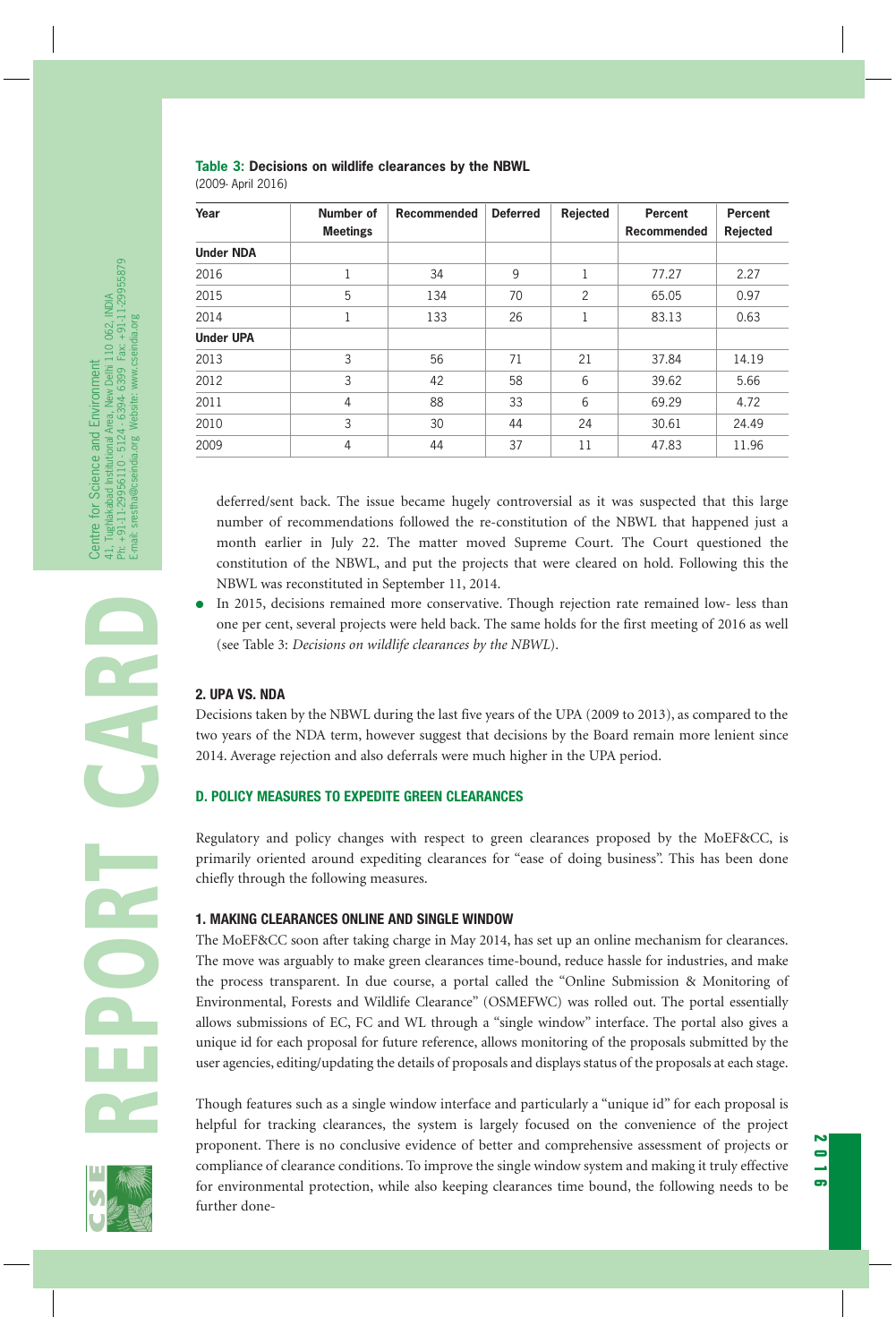- The government should develop a mechanism to integrate the various consents, clearances and authorization. It must evolve a system of one integrated clearance for environment, forests and coastal zone. Wild life clearance process can be kept separate.
- The clearance(s) needs to be given based on one comprehensive impact assessment report that captures the impact of a proposed project in entirety, and decisions can be made on such comprehensive understanding. Clear monitoring and compliance conditions should also be set as part of the clearances.

### **2. STANDARDIZATION OF PROCESS- TERMS OF REFERENCE**

- The MoEF&CC nearing its one year completion also developed standard Terms of Reference (ToR), for preparation of EIA reports or Environmental Management Plans (EMP) for projects that requires EC under the EIA Notification, 2006. A prime reason for standardization remained "expediting the process of EC". Also this would help in "rationalizing the process of EC, remove arbitrariness and make the system transparent".
- The standard ToR guideline notes that the proponent can commence the EIA study after online registration based on such ToR. However, the expert appraisal committee (EAC)/ state EAC will have the right to stipulate additional project specific conditions within 30 days of the online registration 'considering' project's features.

Proposing sector specific standard ToRs for preparation of EIA reports/ EMPs is a good move as this can reduce time and put fewer burdens on EAC/SEAC members and potentially minimize arbitrariness in the process. However, the standard ToRs fall short on the following accounts that must be integrated to make the EIA report/ EMP comprehensive, including accounting for the concerns of communities.

The standard ToRs does not require a site visit by EAC/SEAC members to give specific recommendations before the EIA can commence. This essentially means that the developer will choose the site, apply online and start the EIA. No doubt, it will reduce time but it will not ensure optimum site selection.

Poor site selection has made projects extremely contentious in several cases after ECs were granted. This has been both due to environmental concerns as well as issues of livelihood loss. Examples include the Nagarjuna thermal power project in Sompeta district of Andhra Pradesh, the Nirma cement plant in Bhavnagar district of Gujarat, the Gare IV/6 coal mining project of Jindal group in Raigarh district of Chhattisgarh, the Lanjigarh bauxite mining of Vedanta in Kalahandi district of Odisha etc.

- Therefore site selection must not be left at the will of the project proponent. The MoEF&CC should provide a standardized protocol for site selection taking into account all considerations, and only after conforming to that a developer can go ahead with preparing an EIA based on the ToR. This will not only help development to happen in a sustainable manner, but will also make projects less controversial once they are cleared.
- Integrating a protocol of Cumulative Impact Assessment (CIA) is also of utmost importance. The Ministry should come up with a guideline of projects for which CIA must be undertaken and specify a framework.

# **3. UNDERMINING COMMUNITY VOICES TO CLEAR PROJECTS**

#### **i. Less projects requiring public hearing**

- Over years, if one issue is to be picked up for easing clearances, it is undermining the process of public consultation. The current Government continues to follow the path.
- Within its first 100 days in office, the MoEF&CC issued notifications aiding exclusion of public consultation for larger coal mining expansion projects. The process was initiated by the UPA government in 2012, but the process was hastened by issuing three notifications in quick succession. The justification for such exemption, as specified in the various office memorandum of

**2016**

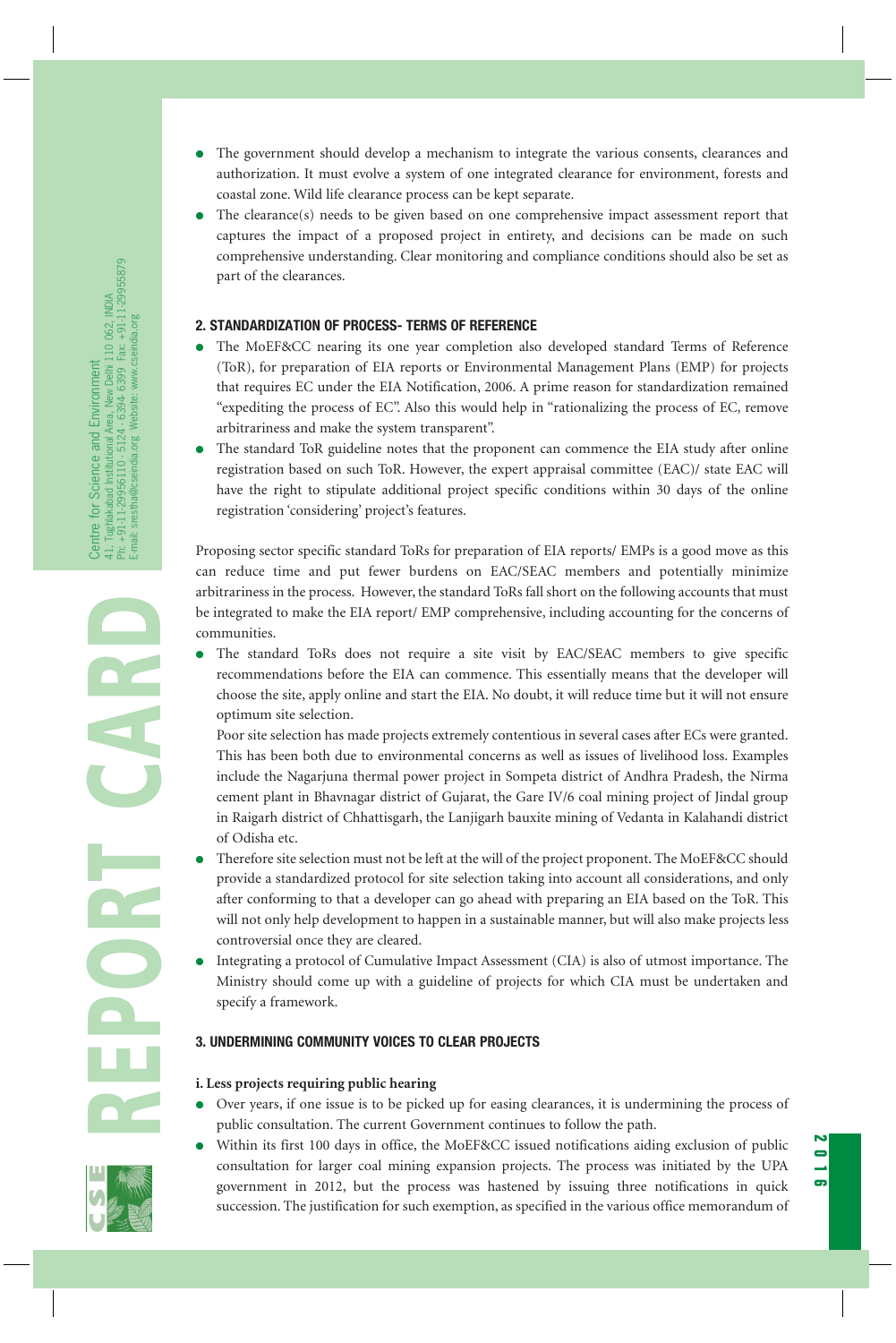**Table 4: Public hearing exemptions for coal mining**

| <b>Dates</b>      | <b>Exemption provisions</b>                                                                                                                                         |  |  |
|-------------------|---------------------------------------------------------------------------------------------------------------------------------------------------------------------|--|--|
| <b>Under UPA</b>  |                                                                                                                                                                     |  |  |
| December 19, 2012 | Coal mines seeking one time capacity expansion of up to 25 per cent, with a ceiling of two<br>million tonnes per annum (MTPA) additional production                 |  |  |
| January 7, 2014   | Coal mines with up to 8 MTPA production capacity, seeking one time capacity expansion up<br>to 50 per cent (or incremental production of 1 MTPA, whichever is more) |  |  |
| <b>Under NDA</b>  |                                                                                                                                                                     |  |  |
| May 30, 2014      | Coal mines with production capacity over 8 MTPA and up to 16 MTPA, seeking one time<br>capacity expansion with production enhancement up to 4 MTPA                  |  |  |
| July 28, 2014     | Coal mines with production capacity more than 16 MTPA, seeking one time capacity<br>expansion with production enhancement up to 5 MTPA                              |  |  |
| September 2, 2014 | Coal mines with production capacity more than 20 MTPA, seeking one time capacity<br>expansion with production enhancement up to 6 MTPA                              |  |  |

MoEF&CC issued in this regard, is "to quickly ramp up coal production for enhancing power production in public interest" (see Table 4: *Public hearing exemptions for coal mining*).

# **ii. Gram Sabha consent and FRA compliance relaxed for certain forest diversion projects**

Public participation has also been restricted in the FC process. In a letter dated July 4, 2014, MoEF&CC directed that proposals seeking prior approval for diversion of forest land for prospecting are exempted from submitting documentary evidence in support of settlement of rights under the FRA.

In response to this, on August 27, 2014, Ministry of Tribal Affairs (MoTA) issued a memorandum addressed to MoEF&CC stating that FRA does not provide for any exemption to its provisions for any category of forests, projects and persons. The MoEF&CC therefore, should provide, in every circular, a disclaimer saying that there will be no relaxation of any norms provided under the FRA as well as the special provisions under Schedule V.

The MoEF&CC issued another guideline in October 2014, noting that proposals seeking diversion of plantations notified as 'forests' for any period less than 75 years prior to December 13, 2005, and in villages which have no recorded population of Scheduled Tribes as of Census 2001 and 2011, are exempted from ensuring FRA compliance.

Again this is not a new trend and has been continued from the UPA times. For instance, in January 2014, the then MoEF had issued a circular stating that Gram Sabha consent was not required for linear projects. At that time MoTA had responded through letter in March 2014, that FRA compliance is mandatory for forest land diversion and that the January circular was illegal and should be withdrawn.

Public support and involvement is essential for improving the status of environment and forests in the country. We must involve the people in regulatory processes and procedures, as stipulated under the EIA Notification (2006), or the FRA (2006). In fact, there should be efforts to strengthen people's participation, so that communities do not feel alienated. Under no circumstances the scope should be diluted or restricted.

# **4. DECENTRALIZATION OF GREEN CLEARANCES**

# **(i) Decentralization of Environment Clearances Creation of district level authorities to clear small scale mining projects**

● In January 15, 2016, the EIA Notification (2006) was amended, making EC compulsory for mining of minor minerals in areas less than or equal to five hectares. District level authorities- District Environment Impact Assessment Authority (DEIAA) and District Expert Appraisal Committee (DEAC), have been created for this. The authorities have also been charged with ECs for clusters of small leases, where the cluster size is greater than five ha. but less than 25 ha., with no individual lease being more than five ha.

**2016**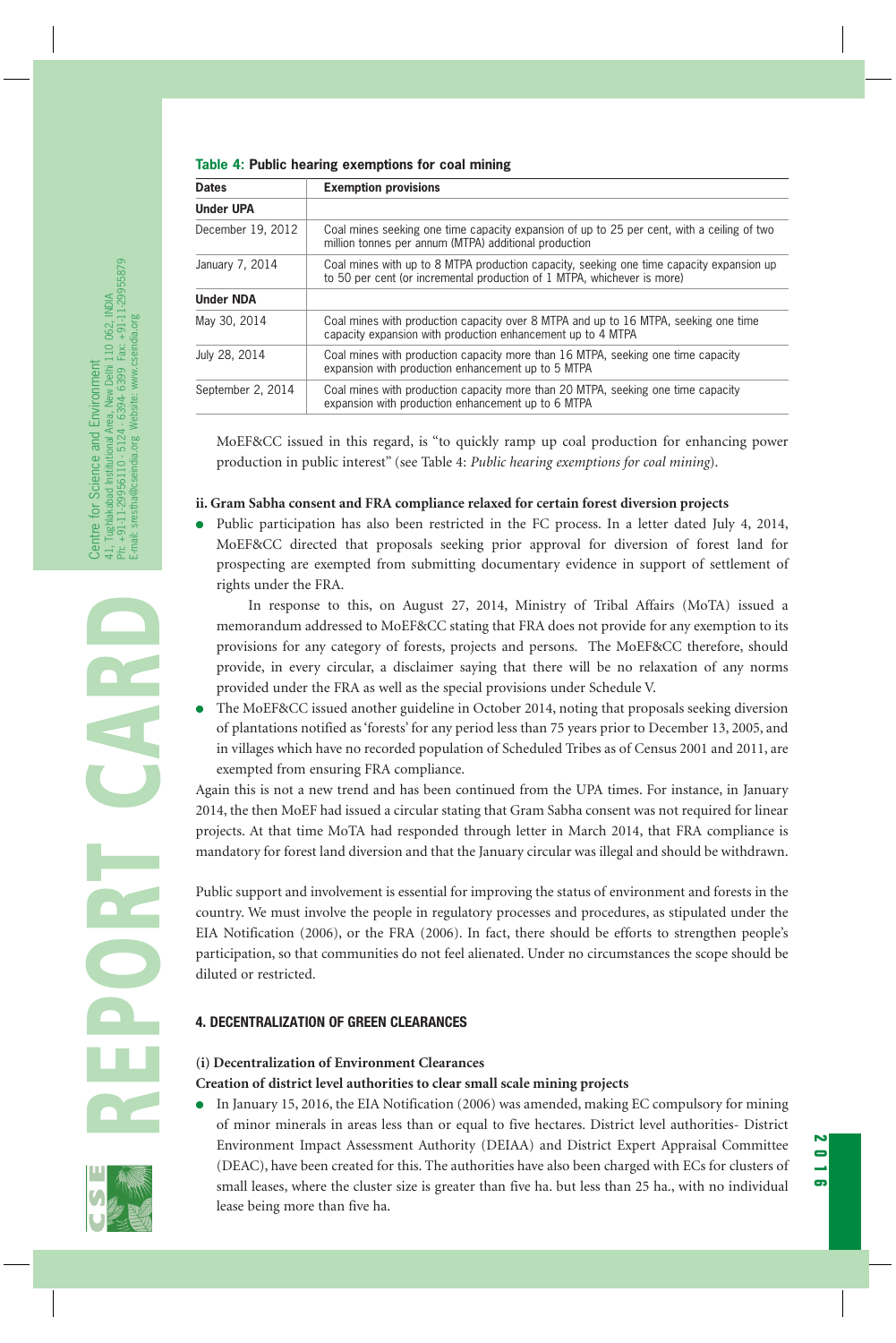- The four-member DEIAA, chaired by the District Magistrate / District Collector, will be responsible for grant of EC. The Sub-Divisional Officer of the district head quarter will be the member-secretary. For the purpose of assisting the DEIAA, there will be an 11-member DEAC. The DEAC will be chaired by the senior most Executive Engineer of the Irrigation Department. The Assistant Director or Deputy Director or District Mines Officer or Geologist in the district (in that order) will serve as the Member Secretary.
- Provisions have also been brought in to aid scientific mining and improve monitoring of small scale mining activities. Measures include:
	- ❑ Preparation of a District Survey Report to determine areas where mining can be allowed and where it must be prohibited. The report should be developed for each minor mineral in the district separately,
	- ❑ Provisions for cluster mining including procedure for obtaining an EC for clusters. A cluster situation will arise when distance between the peripheries of one lease is less than 500 meters from the periphery of other lease in a homogeneous mineral area. For consideration of EC of one cluster, one EIA report/ EMP should be prepared for the entire cluster. Also there will be one public hearing. However, ECs shall be applied for and issued to individual project proponents in the cluster based on the common EIA/EMP and the public hearing,
	- ❑ Stricter monitoring of mining activities through various technology-enabled services has also been provided.

#### **More projects to be cleared by states**

The MoEF&CC in earlier occasions has allowed more projects to be cleared by state- level clearance authorities, i.e., State Environmental Impact Assessment Authority (SEIAA) and State Expert Appraisal Committee (SEAC). This was done by amending the "schedule" in the EIA Notification, 2006, and placing more projects under category B.

According to the EIA Notification 2006, depending on the spatial extent and potential impacts of proposed development projects/ activities, they are broadly categorised into A and B. All category A projects are appraised by the Central EAC of the MoEF&CC and cleared by the Union ministry, while category B projects are cleared by state authorities – SEIAAs, following appraisal by SEACs.

In June 25, 2014, the Notification was amended to place more projects under category B in sectors such as thermal power, river valley, mining and other industrial sectors such as paper and pulp, distilleries and fertilizers. Some significant changes are as follows:

**Thermal power plants:** Two new fuel types used in thermal power plants- "biomass" and municipal solid non-hazardous waste"- were introduced to distinguish projects placed under category B. Now following types of thermal power projects can be cleared by states:

- Projects greater than or equal to 50 MW but less than 500 MW capacity; using coal, lignite, naptha and gas based fuel.
- Projects greater than or equal to 5 MW, but less than 50 MW capacity, using all other fuels except biomass and municipal solid non-hazardous waste.
- Projects between 15-20 MW capacity, using municipal solid non-hazardous waste as fuel.
- Projects equal to or more than 15 MW capacity using biomass fuel.

**Irrigation and river valley projects:** "Irrigation projects" was inserted as a category in the schedule distinguishing it from river valley projects. The 2006 notification had specified that all river valley projects under 10,000 of culturable command area (CCA) are under category B, thus requiring a clearance by the state, and more than that as category A.

The new amendments specify irrigation projects involving command area between 2,000 to 10,000 ha under category B. These are particularly medium irrigation projects.

**2016**

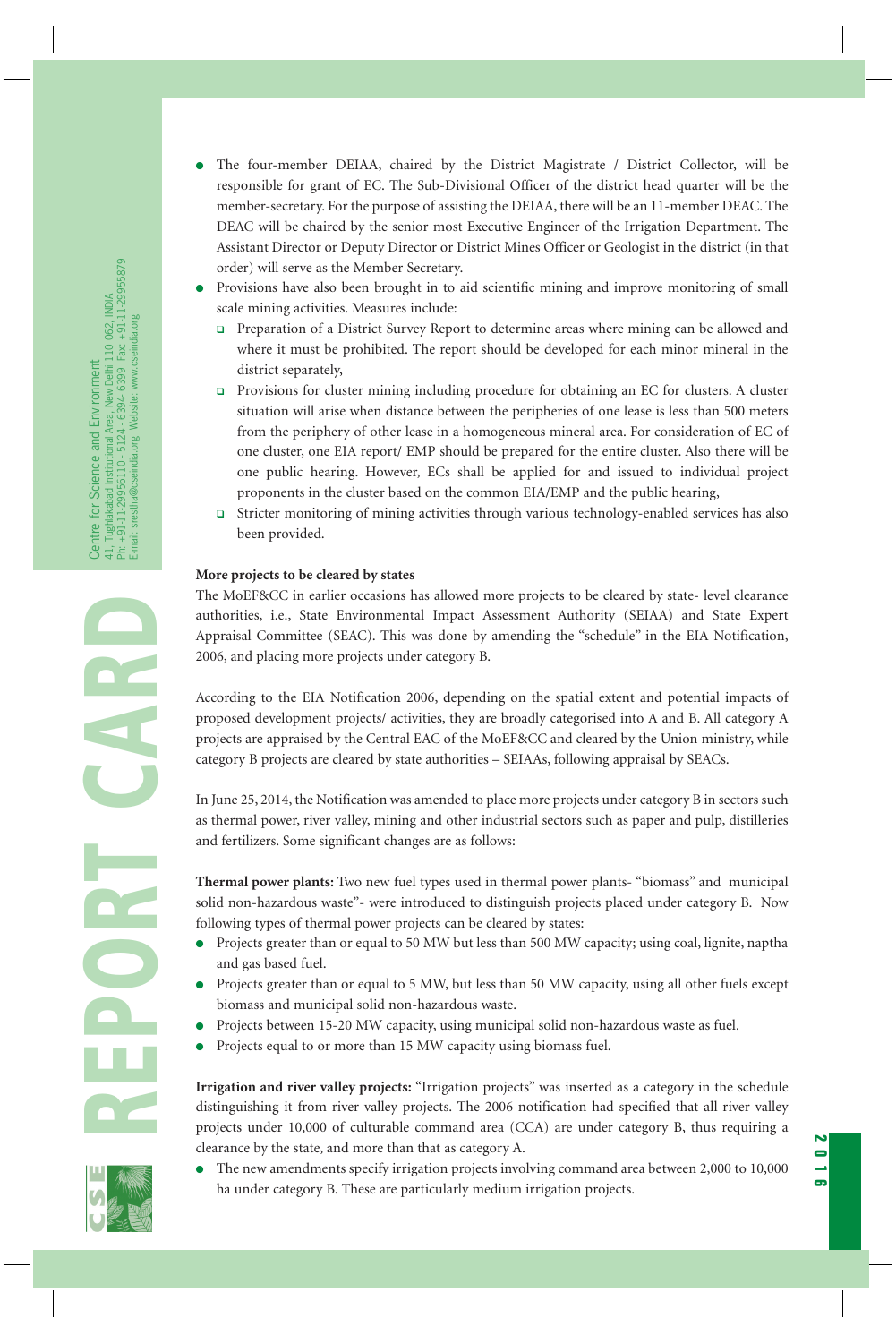● The amendment has done away with clearances for projects below 2,000 ha. These fall under the official classification of "minor irrigation projects". These typically include all groundwater irrigation projects.

#### **ii. Decentralization of Forest Clearances**

The MoEF&CC also decentralized the FC process, particularly for linear projects. This was done by proposing amendments to the Forest (Conservation) Rules (2003) in October 2014. The Regional Empowered Committees (REC) constituted at each Regional Office of the MoEF&CC were empowered to grant clearances to all linear projects like road, canal, transmission lines, pipelines etc., irrespective of the forestland involved.

There must definitely be efforts to devolve the power of giving clearances. But this should only be done after adequately enhancing the capacity of the respective authorities for better assessment, ensuring transparency of the process, and accountability.

The capacity and accountability of the state level clearance authorities, the SEIAAs and SEACs, have been one of the major issues concerning ECs at the state level. The challenges now will simply multiply with the creation of district level authorities as the DEIAAs have been made accountable to the SEIAAs. Similar concerns exist with decentralization of FCs. Despite the fact that the number of regional offices have been increased (10 now), but does that ensure better assessment of projects? The status quo does not suggest so.

Therefore, institutional strengthening and accountability must be prioritized by the Government, if protection of environment and compliance of conditions on ground is to be ensured. Otherwise it will just be a shifting of bureaucratic responsibilities. Also decentralization should not only be limited to the shifting of bureaucratic processes, it also should be done in terms of resource management by empowering and integrating communities.

# **Expediting mining projects, inter-ministerial group to propose revisions**

To expedite clearances of new mining projects, the Government on March 23, 2016, has constituted an inter-ministerial group, under the aegis of the Ministry of Mines. The MoEF&CC remain at the core of it. Out of the 12 members from various central ministries, three are from the MoEF&CC, second highest after four members from the Mines Ministry.

The group, named the Post Auction Mining Clearances and Approvals Facilitator (PAMCAF), as evident from the name is to come up with strategies/ measures to "facilitate and expedite" clearance for mining blocks that are now being auctioned. The first meeting of the PAMCAF, held on May 10, 2016, gives a sense of how clearances are to be facilitated. According to the minutes of the meeting, the group has proposed a revision of timeframe for ECs and FCs for mining. Simultaneously changes have also been proposed for mining plan and land acquisition process. For ECs, a time reduction is under consideration for ToRs period and public consultation. For FC, a standard timeline is being considered for different stages- Stage I approval, application for Stage II after Stage I compliances, and Stage II approval.

# **II. INDUSTRIAL POLLUTION CONTROL AND MONITORING**  *Significant tightening of standards*

The NDA government has taken several steps on industrial pollution control during its last two years tenure. Some of the initiatives are new while others are carried over and updated from previous government's initiatives. These includes**2016**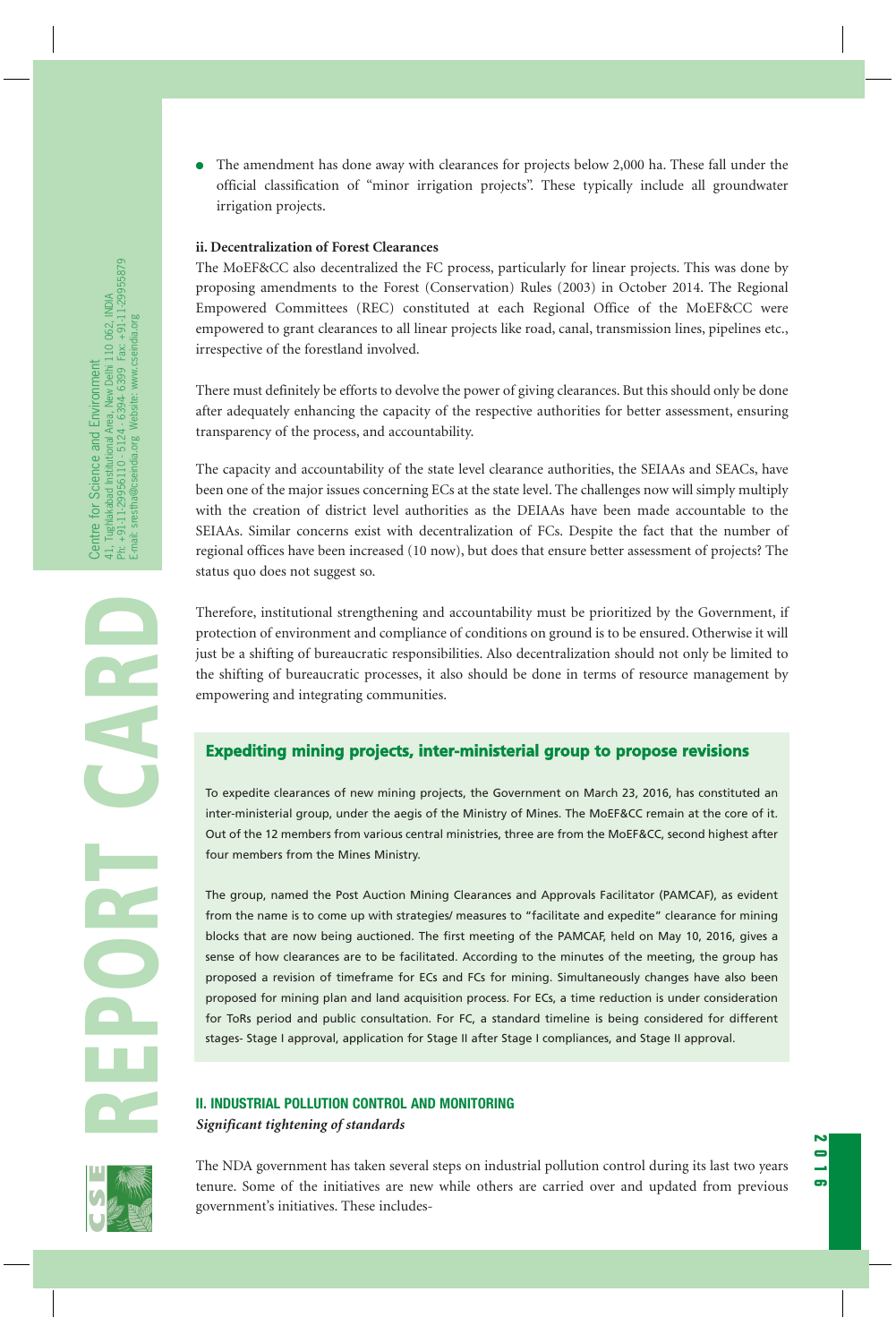#### **a. Proposing real time monitoring of emissions and effluent discharges**

Traditional pollution monitoring system in India, primarily based on manual means, has been infamous for being manipulated and fraught with problems of reporting. To address this, the Government has stepped up to implement a real time monitoring system- continuous emissions monitoring systems (CEMS).

- The Government's pro-activeness to institutionalize CEMS and the plan to implement it nationwide is a certainly a welcome move. In April 2015, the Government issued a draft notification to amend the Environment Protection (EP) Rules, 1986 and create provisions for realtime monitoring of air emissions and effluents quality. The draft containing various provisions for installation, calibration, data collection, data transfer, and compliance for CEMS are yet to be notified. The Government is currently revising the draft following consultation/comments of various stakeholders.
- The need to install CEMS by industries had been flagged more than two years back by the central pollution control board (CPCB). In February 2014, the CPCB had given directions regarding installation of CEMS by industrial units. The directions required 17 categories of highly polluting industries (as identified by CPCB) to install real-time monitoring systems for air emission and/or effluent discharge. The directions were also applicable for other common pollution control facilities such as common effluent treatment plants (CETP), common bio-medical treatment facility, common hazardous waste treatment facilities, Municipal solid waste treatment facilities and other industries as mandated by CPCB/SPCBs/PCCs.
- So far, nearly 80 per cent of industries have installed CEMS. Nearly 10 continuous water quality monitoring systems (water/effluent CEMS) have been already installed while 113 are proposed. More than 200 continuous ambient air quality monitoring systems (CAAQMS) have been installed.

However, there still remain issues to be addressed to ensure that the system functions optimally. There is a need to develop proper guidelines and protocols for its operation, certification system, lab empanelment systems etc. Though these should have been addressed early on in the process, before industries had installed CEMS, it's better late than never. The Government lately has started taking measures on these accounts. This now needs to be completed urgently.

#### **b. Stricter pollution standards for various industries**

The Government has proposed new set of stricter pollution standards for many industrial sectors during last two years. If implemented properly, pollution from industrial sources can be considerably reduced.

- In July 2015, draft notifications were issued to revise standards for a number of industrial sectors such as cement, pulp and paper, paint, textile and fertilizer. These yet remain to be finalized.
- In December, 2015, new standards for coal based thermal power plants were notified. In January 2016, standards were also revised for the sugar industry. The latest proposal is for the iron and steel sector, for which draft standards have been issued in March 2016.

The new standards as proposed, was a task long overdue. The standards in many ways also take in account the urgency of the day. For instance, given the dire state with water pollution particularly resulting from industrial discharges in key water bodies (such as Ganga), the new set of standards has special focus on water pollution.

Specific instructions have also been given with respect to smaller sources of emissions in an industrial unit, which were not regulated earlier – such as storm water discharge, stack height of smaller processing sub-units etc. Some parameters which are difficult or costly to monitor regularly have been advised to monitor and report periodically (like 6 monthly and yearly).

**2016**

#### **c. Notification to encourage fly ash use**

The recent fly ash Notification, issued in January 2016 has been an attempt to increase fly ash use by



**REPORT CARD**

R

U,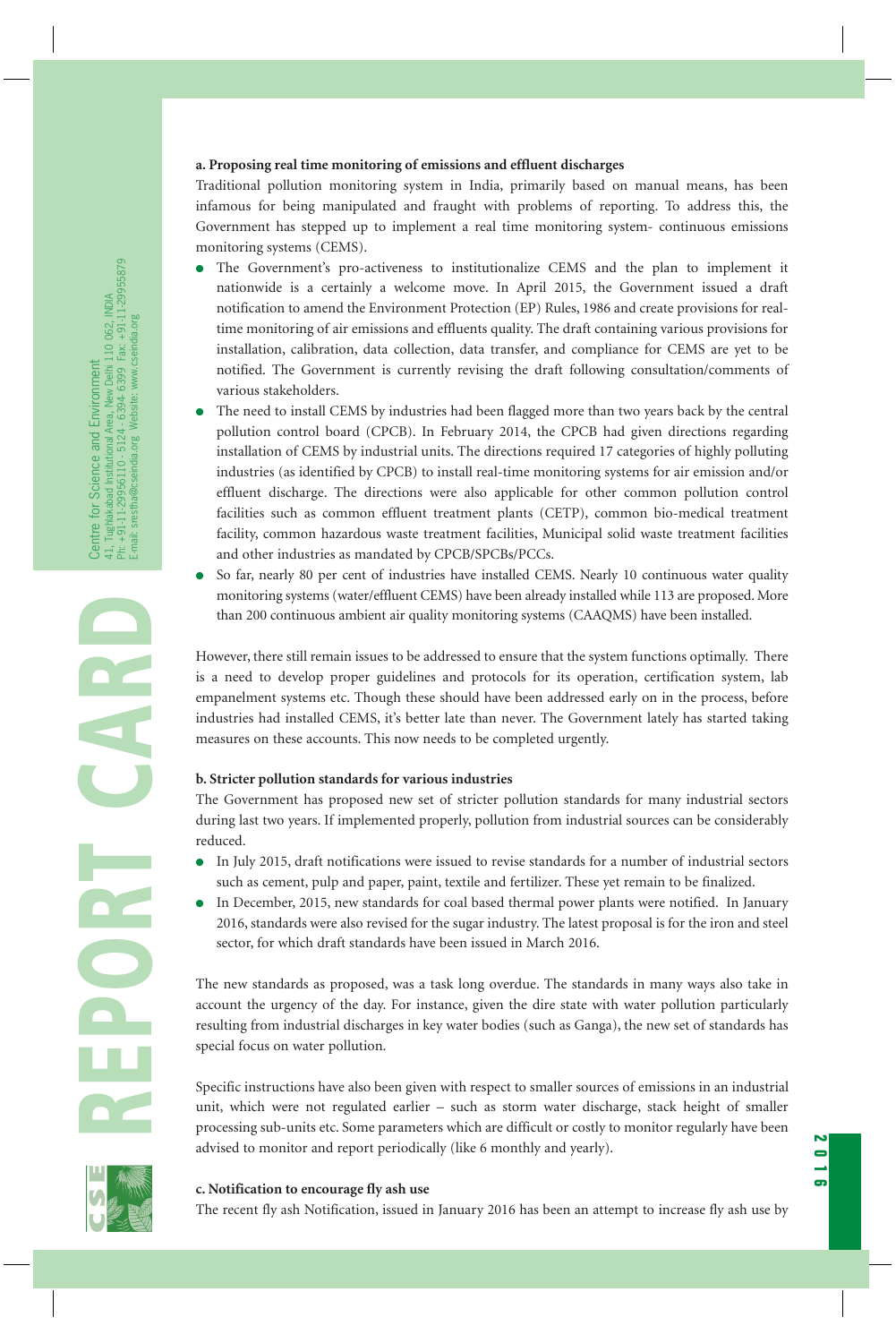# **Industries are asked to be Zero Liquid discharge**

The government has put emphasis on water pollution control by industries. It is a good initiative by the government which will not only check water pollution but also reduce overall water consumption. The new set of standards limits the water consumption level by industries and has asked many to entirely recycle and reuse the wastewater and become a Zero Liquid Discharge (ZLD) unit.

- Textile plants, discharging more than 25 kilolitres per day (KLD) wastewater have to install ETP and achieve ZLD. Those plants in cluster have been asked to install CETP and achieve ZLD condition.
- Pulp and Paper industry has been proposed to meet water consumption norms for the first time. The effluent discharge norms have been further tightened in the draft proposal.
- Cement plants with co-processing have been proposed to make all efforts to achieve ZLD for its service water, incase discharge is required tighter norms will be complied.
- Most of the units in an Iron and steel plant have been asked to phase out wet type pollution control facilities and become ZLD.
- Paint industries have also been asked to make efforts to achieve ZLD for its service water, incase discharge is required tighter norms will be complied.
- Sugar industries have been given limits for wastewater discharge and asked for reducing fresh water use but to reuse treated recycled water more.
- Coal based power plants have been given limits tighter limits for water use which may require industries to be ZLD.
- **REPORT CARD ON THE CARD ON THE INTERFERT STURE IS UNLEAR TO THE TO THE TO THAT IS THE TO THAT IS THE TO THAT IS DET A DRIFF OF THE SURFACT ON THE PROPERTIES IN THE DRIFF OF THE SURFACT ON THE PROPERTIES IN THE PAST AND TH** CETPs have been asked to meet tighter influent and effluent quality norms. Discharge of toxic effluents on land has been discouraged. All the industries situated in Ganga basin have been asked to install CEMS and follow the guidelines given by CPCB. A charter for "water recycling & pollution prevention in Pulp & Paper industries in Ganga River Basin" implemented by CPCB and industries in 2012 have also been revised in February 2015. Now, paper plants have been asked to assess the performance and improve their effluent treatment facilities in order to achieve zero effluent discharge in river stream.

success. Significant change in utilisation rate of fly ash was achieved with the introduction of fly ash notification, 1999, its amendments in 2003 and 2009. However, 100 per cent utilisation target could not be achieved.

Some key provisions of the 2016 Notification include-

- Use of fly ash bricks in all government projects with built up area over 1000 sq.ft.,
- All cities having a million and above population should amend their by-laws mandating use fly ash bricks,
- Road projects within 100km radius of a power plant should use fly ash,
- Coal or lignite based thermal power plants in the vicinity of the cities should promote, support and assist in setting up of ash based product manufacturing units so as to meet the requirements of bricks and other building construction materials,
- The cost of logistics for fly ash transport is to be borne mostly by the generator (entirely upto 300) kms and shared basis above 300 kms) rather than the consumer.

However the authorities in-charge to implement these norms have not been indicated clearly. The law vaguely places the responsibility on state authorities.

#### **d. New categorization for industries**

In March, 2016, the MoEF&CC updated the existing colour code categorization of industries which includes- red (highly polluting), orange (moderately polluting), green (less polluting) and a new category "white" for potentially non-polluting industries (See Table 5: *Number of industries falling*

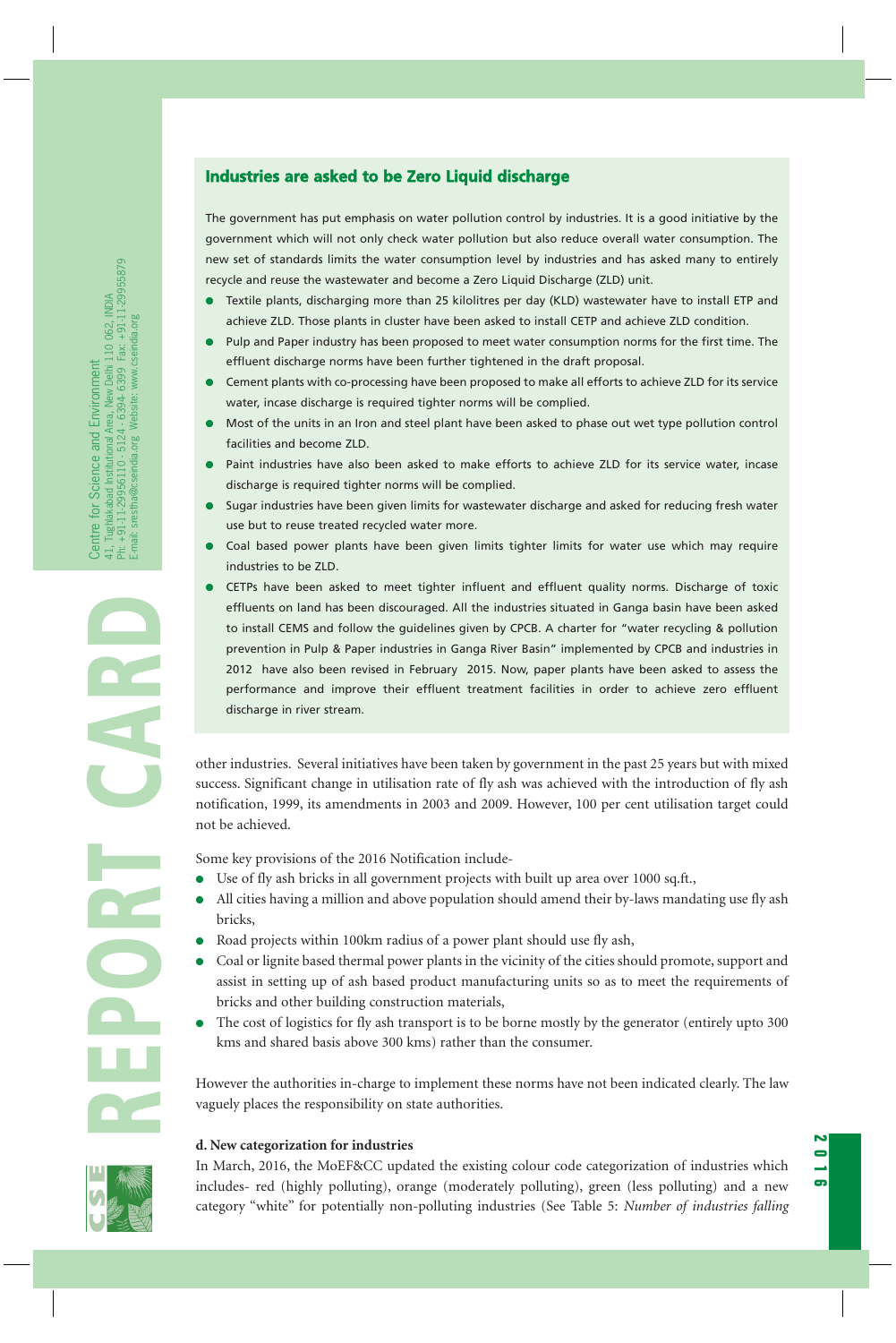# **Updating pollution control and management in Critically Polluted Areas**

#### **Revised Comprehensive Environmental Pollution Index (CEPI) Methodology**

The CEPI was introduced in 2009 for identification of critically polluted areas (CPA) in order to prioritize the pollution mitigation plan. The CEPI methodology published in 2009 was debated among stakeholders for its subjective indicators which allegedly had possibility of favouring and affecting some areas on CEPI scoring. In April 2016, CPCB published the revised CEPI version in order to remove the issues of subjectivity while making it more elaborate and uniform. Despite the revision, the concept of CEPI does not seem to serve the purpose; many urban areas which are more polluted than the industrial areas have not been considered. Moreover, in order to bring real changes on the ground, additional initiatives such as strict implementation of CEPI, adoption of supplementary tools such as stricter standards, emission permits, taxation, penalty and emission trading etc. in CPAs and the regulations for cumulative Impact assessment (CIA) in such areas are crucial. These are still missing.

#### **Set of Directions for regular pollution monitoring activities in CPAs**

However, as an important move, a set of directions have been issued to state pollution control boards (SPCB)/ pollution control committees (PCC) of relevant CPAs to ensure better pollution monitoring and transparency in reporting. The authorities have been asked to carry regular environmental quality monitoring, installation of CAAQMS and Continuous Water Quality Monitoring Stations in all CPAs. This is addition to the manual monitoring for ambient air quality under National Ambient Air Quality Monitoring (NAMP) and water quality monitoring under Monitoring of Indian National Aquatic Resources (MINAR) programme. The identified critically and severely polluted areas will be reviewed based on revised CEPI methodology and action plan will be prepared. All the data related to pollution monitoring, action plan, compliance will be made public on SPCBs/PCCs websites.

#### **Table 5: Number of industries falling under various categories**

- The validity of consents for different categories of industry has been increased- five years for Red, 10 years for Orange and 15 years for Green – without specifying/ensuring check points for compliance assurance during the operational period. The earlier range was two to five years. Consent to Operate is not necessary for white category of industries,
- The categorization is also not consistent. Many of the potentially polluting industries such as CFLs manufacturing and oil and gas transportation pipelines have high risks of contamination; have been put under Green category. Many low impact and small scale industries such as silk and saree screen printing, wooden furniture, grill manufacturing etc. have been placed under "Orange

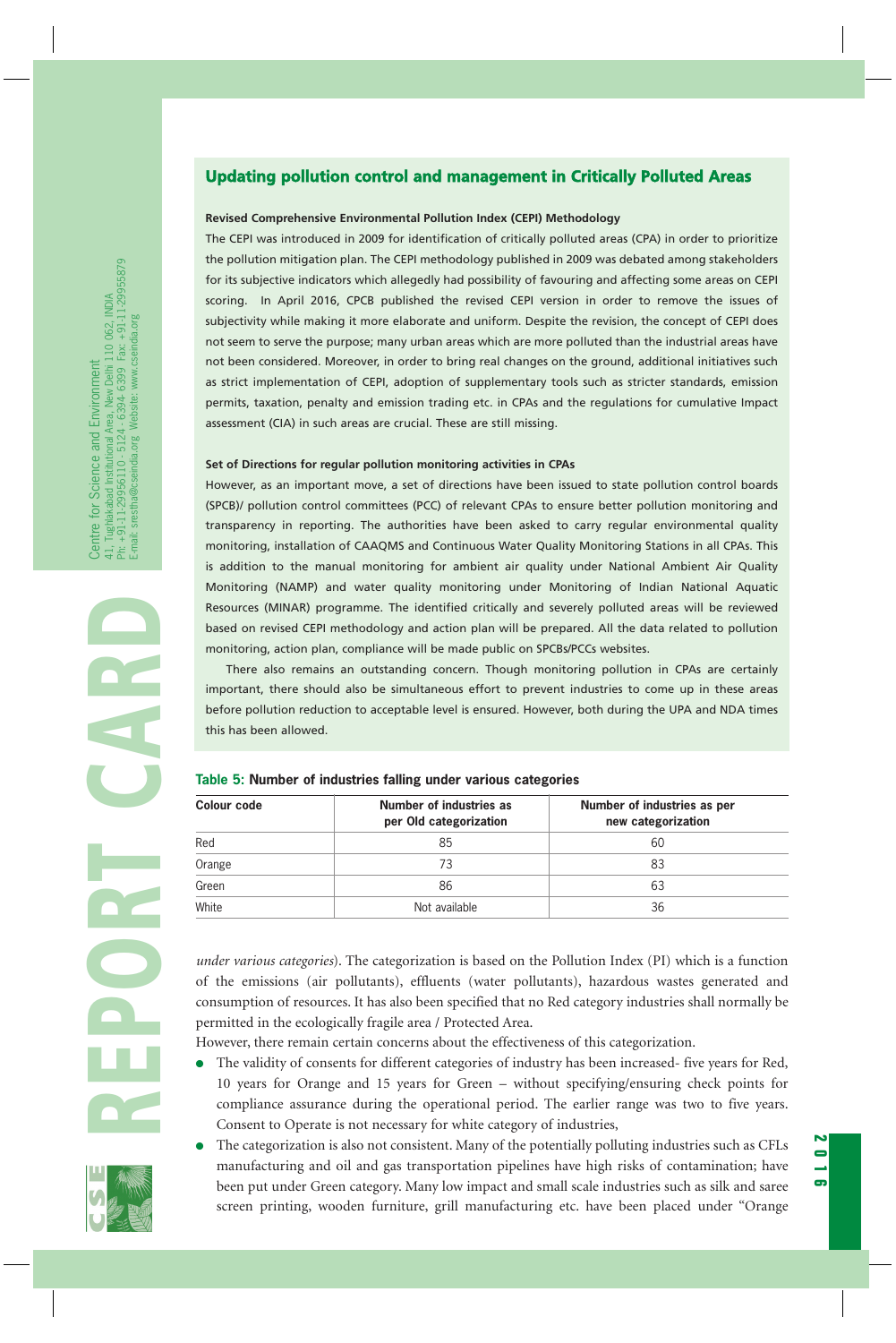category" category. Renewable energy projects such as wind, solar and hydro with capacity less than 25 MW are placed under Green category, while these projects use many hazardous oils and have significant impacts on ecosystem,

There also remain questions about the comprehensiveness of the exercise. It does not take into account existing environmental conditions of areas where an industry is located or will be located. The entire exercise has only focused on the re-categorisation of industries, while it has ignored incentivising any better performing industries and penalising the non-compliant ones.

#### **e. National Air Quality Index**

The Government had also launched the National Air Quality Index in April 2015 to disseminate air quality information. The index has six categories representing various air qualities- good, satisfactory, moderately polluted, poor, very poor and severe with distinct colour scheme. Each of these categories is associated with likely health impacts.

#### **III. AIR QUALITY AND TRANSPORTATION**

*Mixed result; need comprehensive action plan*

- In the last two years, few critical good steps have been taken by the Government through a mix of policy mechanisms to address the pressing problem of air pollution. In the urban context these include-
	- ❑ Implementation of the air quality index that informs people about daily air quality along with advisory on health consequences to help them take precaution on bad air days. But this has not catalyzed emergency response mechanisms and implementation strategy in cities.
	- ❑ The government has also decided to skip Euro V emissions standards and leapfrog directly to Euro VI emissions standards in 2020. This is needed to lower the gap between emissions standards for diesel and petrol cars and also effectively lower all emissions.
	- ❑ The Union budget of 2016-17 has also made explicit reference to the "pollution and traffic situation in Indian cities" as a "matter of concern". To address this, an infrastructure cess has been levied on all cars- one per cent on small petrol, liquefied petroleum gas (LPG) and compressed natural gas (CNG) cars; 2.5 per cent on diesel cars; and four per cent on other higher engine capacity vehicles and Sport Utility Vehicles (SUV). In addition, a one per cent tax has also been levied on all luxury cars exceeding value of Rs 10 lakhs. This differentiated tax based on pollution potential of technologies establishes the polluter pay principle. In future, we need to build on this to create an effective deterrent on dieselisation.
	- ❑ For lowering pollution emission from old vehicles, the Government has also announced a draft scrappage policy- the voluntary vehicle fleet modernisation scheme, for old vehicles. This is an incentive programme for replacement of old vehicles with new ones. However, the caveat remains that this cannot become a mere stimulus package for car industry. The replacement vehicle must meet the most stringent emissions standards.
- Paying heed to serious health hazards resulting from unclean cooking fuels, the Government has taken positive steps to address air pollution in rural households and also for those below poverty line (BPL), by aiding change in their cooking fuel.
	- ❑ The extension of LPG connection among rural poor can help cut down air pollution considerably in their homes, and also decrease its contribution to outdoor air pollution.
	- ❑ In the 'Give It Up' campaign, the government has asked households earning more than Rs 10 lakhs per annum to surrender LPG subsidy. The amount saved is being used for giving over five lakh new LPG connections to those who still use firewood or kerosene stoves for cooking. The aim is to cover 1.5 crore households below poverty line in 2016-17 and five crore more below poverty line households in next two years and achieve universal coverage of cooking gas.

If implemented effectively, this would significantly reduce indoor air pollution in rural areas and improve the health of women folks.

**2016**

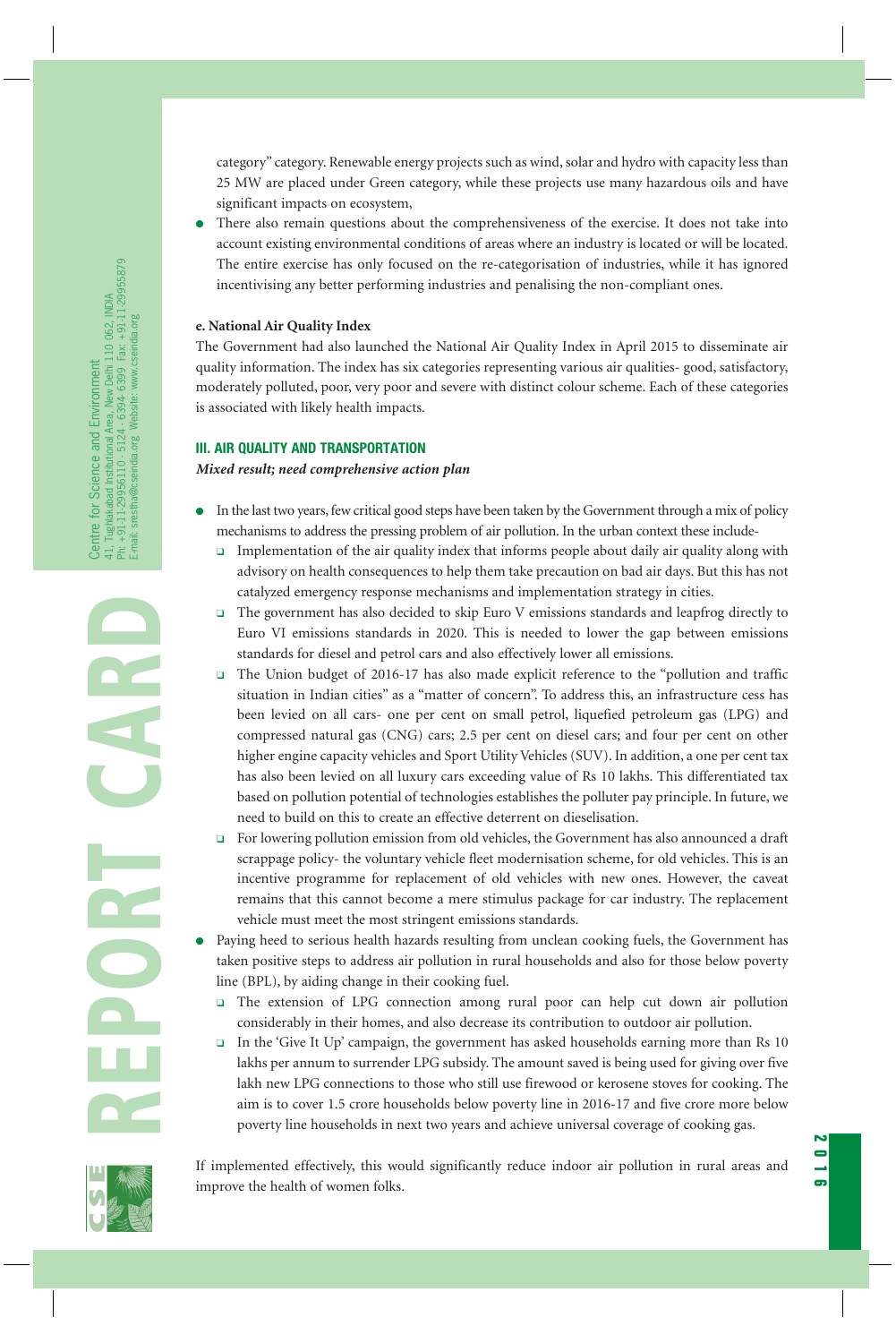However, the efforts at various instances have not been matched by proper planning. For instance-

- The Government has failed to put in place a framework to enable cities to implement clean air action plans to meet the ambient air quality standards. Though an attempt has been made to frame a 40 point action agenda for the National Capital Region of Delhi, this lacks stringency and monitoring. Clean air action is still being pushed by the judiciary in cities with sharper public opinion.
- Over the past two years it has also failed to address the transportation strategies needed to clean up the air in cities. The government has not put any hard money to promote bus transport, which measures up to 40-60 per cent of all travel trips. In its latest budget it has only proposed to stimulate private investment in bus transport sector and has proposed to amend Central Motor Vehicles Act to open up passenger road transport sector to bring entrepreneurs and investments to operate buses on many routes. Though funding of metro projects has been augmented in a few cities, there is no fiscal support for buses and safe access infrastructure for commuters.
- It is also extremely worrying that there is excessive focus on wide and high speed corridors in cities and highway grid across the country in the absence of efficient public transport connectivity. If not reversed with people centric infrastructure in cities and more sustainable rail links for both passengers and freight across the country, this can lock in enormous pollution and ill health. Some of the sustainable mobility strategies have been taken on board through the smart city projects. But these are limited and exclusionary in scope.

#### **IV. WASTE MANAGEMENT**

*Improvements in rules and regulations*

Another key issue related to pollution preventions remains waste management. The Government has taken note to address this through better waste management practices. Between March and April, 2016, six waste management Rules have been notified with respect to- solid, plastic, electronic, biomedical, and construction and demolition (C&D) wastes. While the first five Rules were improved from their previous forms, the C&D Rules is a new addition.

#### **a. Management of solid waste**

The Rules guiding solid waste management (SWM) have been revised after 16 years and is a significant improvement from the previous one both in terms of its applicability and management procedure. Some of the key features of the 2016 SWM Rules are as follows:

- Applies to urban and industrial areas, in addition to municipalities (the only one under the previous Rules),
- Mandates source segregation of waste by generators, including bulk generators. Waste should be segregated into three categories– wet, dry and domestic hazardous waste,
- A user fee will be imposed on generators including bulk generators on a monthly basis for waste disposal, as determined by local bodies,
- Brand owners should ensure collecting back the packaging waste generated by them,
- Promotes composting in association with other Government departments. For instance, the Ministry of Chemicals and Fertilizers (Department of Fertilisers) and Ministry of Agriculture has to promote organic composting along with chemical fertilizers,
- Promotes waste to energy. All industrial units located within 100 km from a solid waste-based Refuse-Derived Fuel (RDF) plant should replace at least five per cent of their fuel requirement by RDF. Also non-recyclable waste having calorific value of 1500 K/cal/kg or more to be utilised for generating energy either through RDF or by giving away as feed stock for preparing RDF,
- Acknowledges the need of formalizing the informal sector.

The 2016 Rules has flagged some key issues such as source segregation, composting, formalization of informal sector etc. However, there remain certain factors that the Government must ensure for making the Rules effective:

**2016**

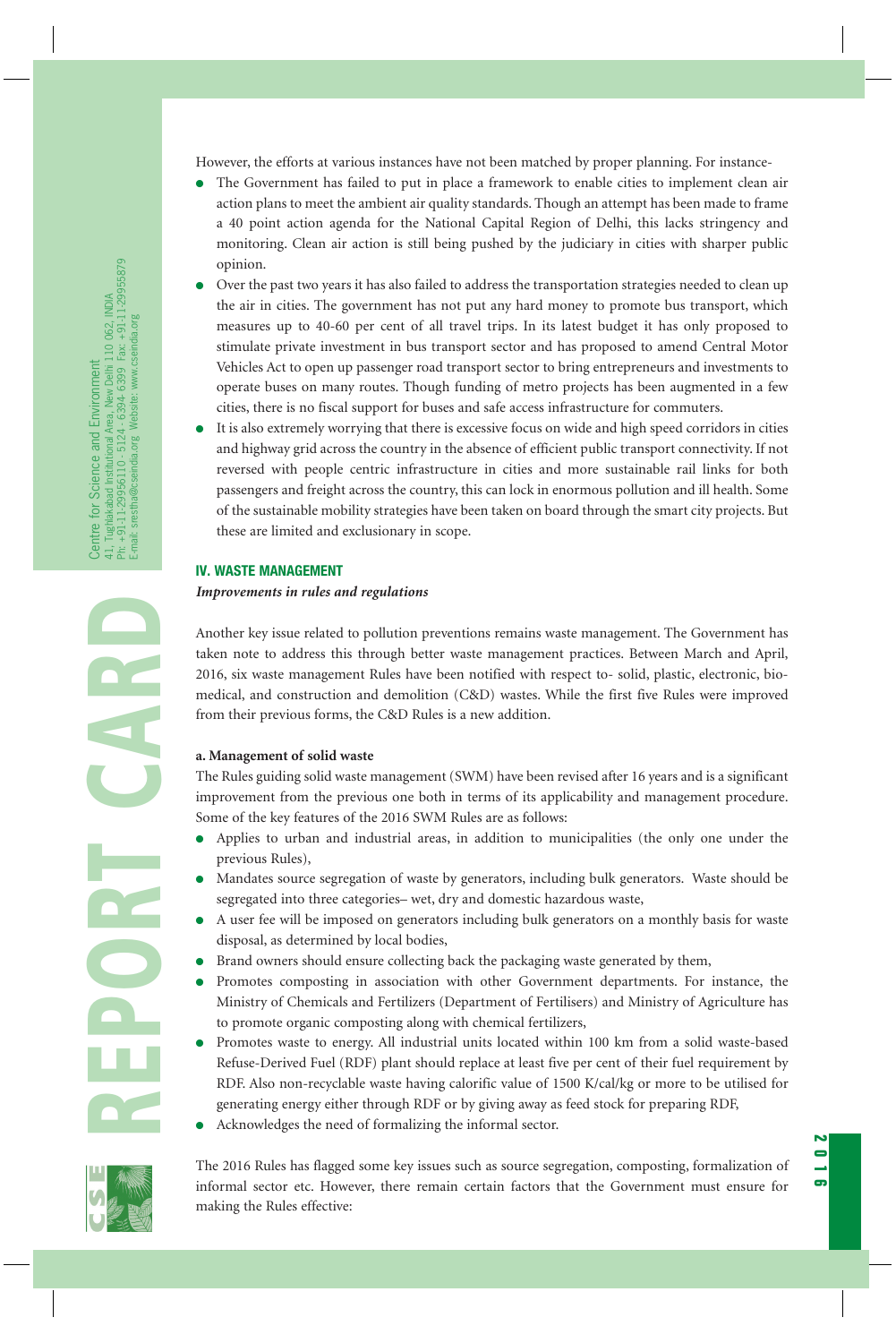#### **Swachh Bharat Mission**

*Only building toilets will not be sufficient*

The NDA Government launched the flagship program, Swachh Bharat Mission in October 2014, within months after taking office. As the name suggests, the program spans across urban and rural areas of the country covering 4,041 statutory towns. The plan envisions a clean India by October 2019. This is primarily envisioned by eliminating "open defecation" through various measures, and also by ensuring 100 per cent "collection and scientific processing/disposal/ reuse/recycle of municipal solid waste".

The Mission has a budget outlay of Rs. 62,009 crores for the five year period. Among this, the Centre's contribution will be Rs 14,623 crores, which is about 25 per cent, and the remaining should come from the State Governments/Urban Local Bodies (ULB). Among the State's share, Rs. 4,874 crores has to come from the state coffer and the rest has to be generated through various other sources of funds including public-private partnership, a Swachh Bharat Cess, Corporate Social Responsibility etc.

Nearly two years into its implementation the progress has been mixed. The main progress has been with respect to building toilets, where the Government has reached a 34 per cent target (the total target by 2019 remains of 1.54 crore units). Till date 54 urban local bodies (ULBs) have been declared open defecations free, where additional 400 has committed to be free from open defecation by December 2016. Though the focus has been on building toilets, little focus has been given on managing septage from these toilets. The wastes from these toilets, if not handled properly, will contaminate ground and surface water.

For solid waste management, the progress is not very encouraging. The mission had planned to address the 100 per cent management in a phased manner over the five year period in 79,500 wards. So far only 23 percent of this target has been achieved. The fund availability for its implementation also is emerging as a challenging issue particularly on the part of states.

- biodegradable, non-combustible and non-reactive waste") go to the landfills,
- **REPORT CARD** It must be strictly ensured that only residual wastes ("non-usable, non-recyclable, non-● Land filling should also be dis-incentivised by fiscal mechanism. For instance, a 'landfill tax' should be introduced. Also the redesigning of contract and reversing of payment term between municipalities and private contractors by imposing a tipping fee on the contractors can reduce entry of waste to landfills,
	- A key next step also remains developing proper guidelines for formalizing the informal sector, ensuring appropriate wages and other benefits,
	- The ultimate question though remains how to ensure strict implementation of the Rules on ground, such as monitoring of waste segregation, imposition of 'spot fine' by local bodies for non compliance, successful incorporation of informal sector etc.

#### **b. Management of bio medical waste**

The Bio Medical Waste (BMW) Management Rules, 2016, extends the scope of managing BMW wastes, and also puts a lot of emphasis on monitoring and compliance. Some of the key features of new Rules are as follows:

- The Rules now cover vaccination, blood donation, medical or surgical camps, first aid rooms of schools, forensic and research laboratories; clinics, dispensaries, ayush hospitals, and clinical establishments. It also requires non-bedded healthcare facilities to obtain a one-time authorisation from the concerned authorities to run the facilities,
- Technology- based tracking of waste movement has been provided. A bar code system should be put in place for bags and containers carrying bio medical waste, to track their movement from generation point to treatment facility,
- Occupier and operators of common bio medical waste treatment facilities have to phase out chlorinated plastic bags, gloves and blood bags within two years of implementation of rules in order to prevent later burning of chlorinated plastic,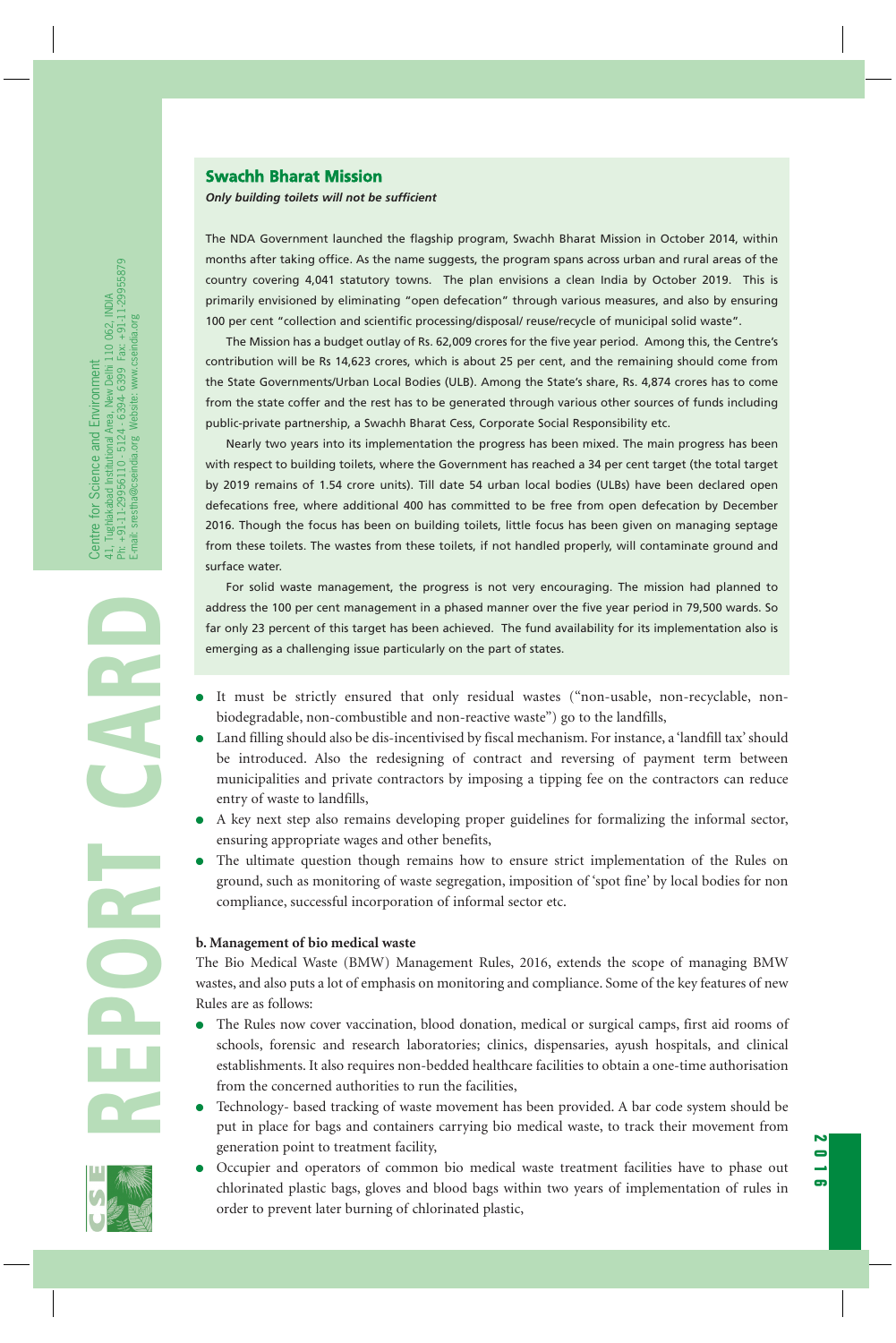- New emission standards for dioxin and furans from incinerators have been set for the first time, which is a very important step,
- Requires segregation of BMW waste generated at the household level in separate bags. Urban local bodies should make arrangements for its collection in a prescribed manner.

Despite some very essential inclusions, certain aspects still need to be looked into:

- One time authorization of small scale set up will surely ensure transparency of operation, but at the same time, monitoring and ensuring their compliance will be a big challenge as they are numerous. The various SPCBs lack the capacity and resources to do so,
- Defining major accidents as part of the Rules is no doubt a good step, but it has left out incidents like needle prick injuries, mercury spills etc. which can potentially cause equal harm to human health and environment (data shows an average sized hospital can conservatively release approx 3 kg mercury per year into the environment),
- Ensuring segregation and disposal of household bio medical waste is also a big challenge for the local bodies. In fact compliance remains an overall concern. The Government's claim that these Rules "will change the way country used to manage this waste earlier", will only be a reality if compliance on the ground can be ensured.

#### **c. Management of electronic waste (e-waste)**

The urgency for managing e-wastes came through the e-waste Rules in 2011. The revised 2016 Rules takes into account some key issues that were earlier left out, and improves on various others.

- Brings under ambit compact fluorescent lamp (CFL) and other mercury containing lamps,
- Extended Producer Responsibility (EPR) has been made stringent. Producers are now required to meet 30 per cent target for take back during first two years of implementation of the Rules. Also to ensure compliance of EPR target, producers can now charge an additional amount as a deposit fee at the time of sale of the product under "Deposit Refund" scheme. This will be refundable when the consumer returns the product,
- Introduces single window authorization for producers for better operation. Producers can now take a single authorization from CPCB, as opposed to separate ones they had to take from various SPCBs in all the states the company was operating. Without authorization, producers will not be able to sell a product, which was not specified earlier,
- Refurbishers have been recognized and asked to take one time authorization for easy tracking and monitoring of these sectors and proper channelization of e-waste generated,
- CPCB is now required to maintain exclusive online register of EPR.

The e-waste Rules also need to take into account certain issues to effectively handle the growing burden of e-wastes.

- Inclusion of CFL and other mercury containing lamps will be of no use unless responsibilities of different stakeholders in the entire logistics of collection till final disposal, is clearly provided.
- The Rules must take into consideration of integrating the informal sector.
- The Rules remain silent on many products like toys and many household electronic appliances (except for air conditioner, refrigerators, LCD/ LED televisions, washing machine, CFL and other mercury containing lamps as listed in Schedule I) which are significant sources of waste.

# **d. Management of plastic waste**

In lines with SWM management, the Rules regulating plastic wastes has also been revised. Key features of the Plastic Waste Management Rules, 2016 are as follows.

- Individual and bulk generators are required to segregate plastic waste at source. In case of noncompliance, fines will be imposed as specified in by-laws of urban bodies.
- As a measure of EPR, for the first time the producers and brand owners of plastic products have been made responsible for collecting waste generated from their products. Earlier, EPR was left to the discretion of the local bodies.

**2016**

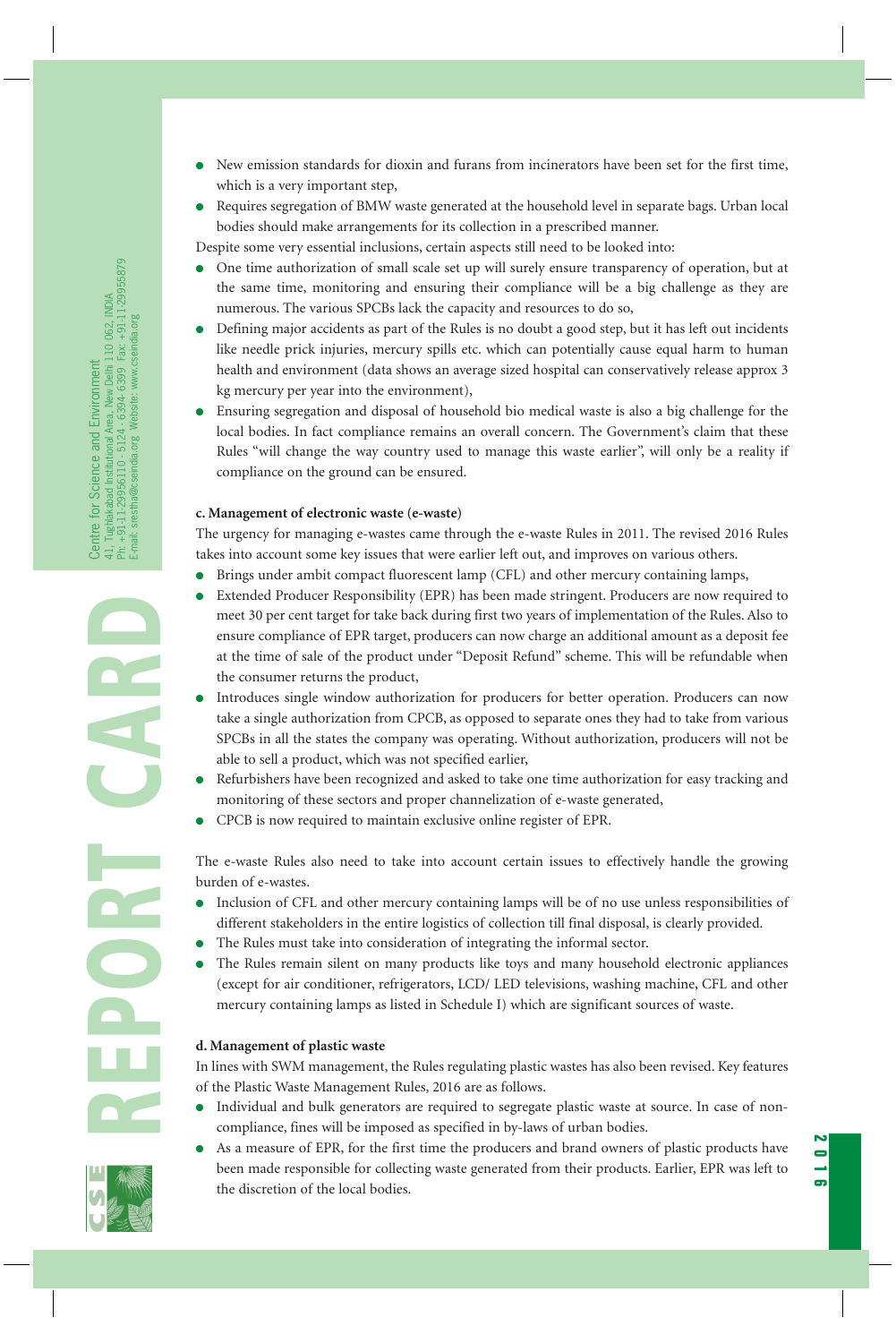- Have brought rural areas in its ambit, where the Gram Panchayats have been made responsible for ensuring implementation of Rules.
- Requires the thickness of plastic bags to be increased from 40-50 microns. Also, shopkeepers or street vendors registered with the local body have to pay a fee (Rs 48,000 at Rs 4,000 per month) to be eligible to provide plastic carry bags for dispensing the commodities. The local bodies are required to utilize the money exclusively for waste management systems within their jurisdictions.
- Municipal bodies to engage agencies or groups working in waste management including waste pickers.

The new rules, though better than the earlier one, remain limited on some key aspects.

- Fails to take into account the consideration of replacing plastic products. The Rule almost perpetuates the status quo use of plastic products and then speaks of a system to clean it up. It also fails to integrate learning from the States that has successful banned the use of plastic bags, such as Himachal Pradesh and Sikkim.
- Also imposing a fee on shop keepers (particularly if they are small) and street vendors will only encourage corruption and not solve the problem of plastic menace in the cities.
- Introducing EPR is a good initiative, but needs to be improved. Like the e-waste Rules a take back/ re-use mechanism should be brought in.

# **e. Management of hazardous waste**

The new Hazardous and Other Wastes (Management & Transboundary Movement) Rules, 2016, attempts to ensure safe and environmentally responsible management of hazardous waste. Some key features of the Rules include:

- The Rules now distinguish hazardous waste from others such as waste tyres, paper waste, metal scrap and used electronic items. The Rules also recognize these other items as resources that can be recycled and reused,
- Standard Operating Procedure (SOPs) specific to waste type, have been prescribed for the waste processing industry to safeguard environment and public health which is good.

However, there remain some salient concerns:

- The Rules still miss out to take into account certain waste materials which are potentially hazardous. For instance, dye and dye-intermediates, basic organic chemicals etc. which are potentially hazardous are not listed under off-specific products,
- Some parts of the listing also remain inappropriate. For example, "date expired" bulk drugs and pesticides remain listed under "process generating hazardous waste" which are actually finished products. These can be stored/ stockpiled at various sources such as dealers, retailers, hospitals etc. These should have been listed under a special class such as – non specific source,
- Another important concern remains the capacity of small states to treat hazardous waste as it is not economically viable for them to develop a TSDF. In that case, movement of such waste across states becomes essential. Therefore, the Rules should have clearly institutionalized the provisions of interstate movement to manage hazardous waste in an effective manner.

# **f. Management of Construction and Demolition Waste**

The first ever notification of the Construction and Demolition (C&D) Waste Management Rules happened in March 2016. The Rules include various provisions for recycling and reuse of C&D waste. Some of the key provisions include:

- Applies to everyone who generates construction and demolition waste,
- The generator, including individual, organisation or authority, shall be responsible for collection, segregation and storage of construction and demolition waste. The generators will be required to pay relevant charges fixed by the concerned local authority,

**2016**

● Mandates use of recycled products in construction. Local bodies will have to utilise 10-20 per cent of material from C&D waste in municipal and government contracts for construction. All cities will have to set up facilities in a phased manner,

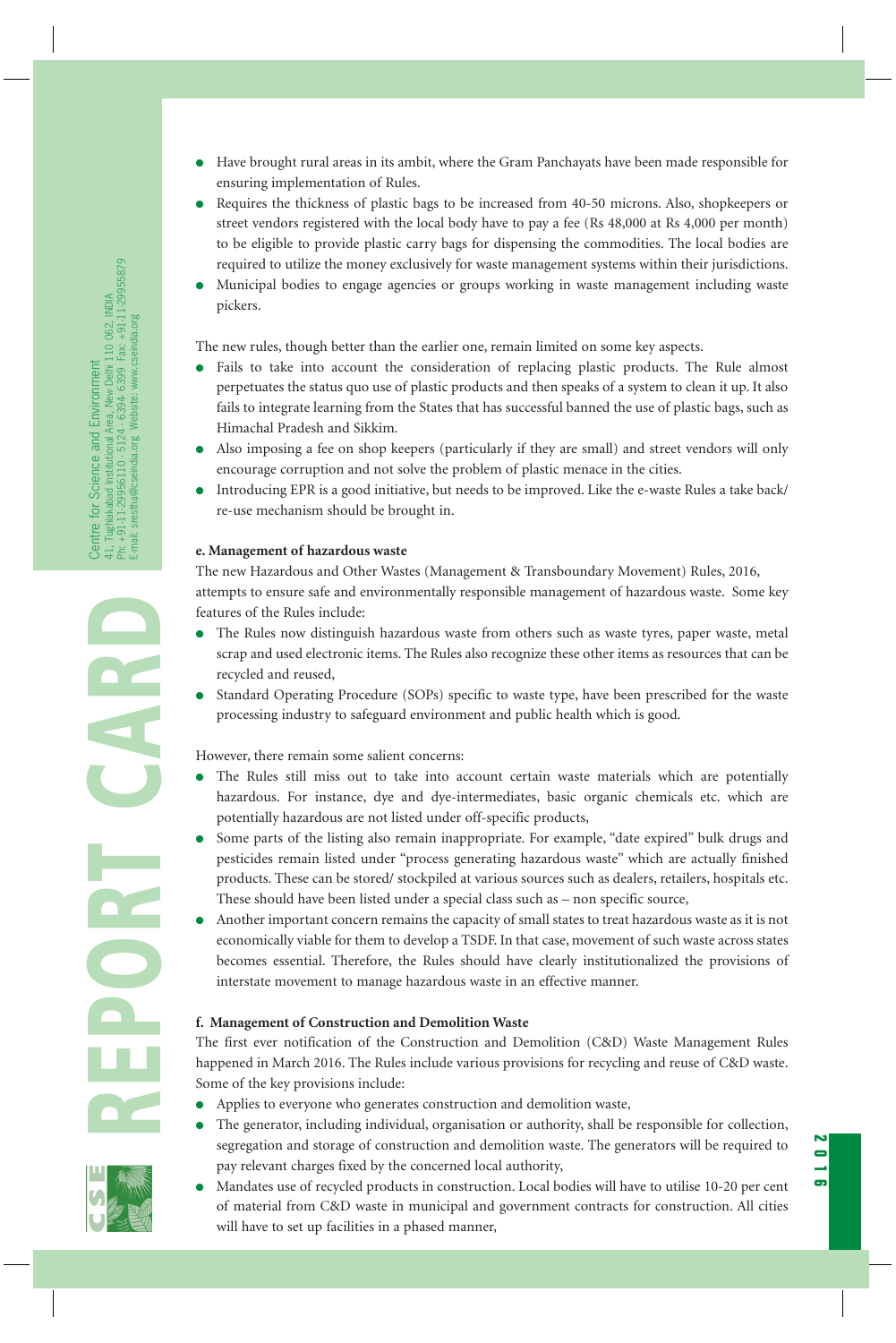● Bulk C&D waste generators are required to submit a waste management plan detailing the appropriate collection centres, mechanisms of transportation of C&D waste to treatment and processing facilities etc.

The new C&D Rules is a much needed development of the hour, as the reuse potential of C&D waste is extremely high and it cannot enter sanitary landfills. A clear and stringent mechanism now needs to be set up for improved segregation, collection, treatment and processing of C&D waste. Also, emphasis should be laid on decentralizing collection and recycling for easy availability of the recycled products across the country. The local bodies must incentivize use of recycled products by lowering the cost and through public awareness.

# **V. CLEANING GANGA**

#### *Lots of plans but little action on the ground*

- Cleaning of Ganga has been placed as a top priority of the NDA Government. In May 2015, the cabinet had approved an outlay of Rs 20,000 crores for the next five years for the "Namami Gange" program- which aims to "clean and protect" Ganga in a comprehensive manner.
- The Union Ministry of Water Resources, River Development and Ganga Rejuvenation (MoWR, RD&GR) also brought out plans to clean the river by 2019. Considering the multi-sectoral and multi-dimensional challenge of rejuvenating Ganga, several other key ministries including MoEF&CC, had been roped into the process of drawing up the action plan.

But the question that is uppermost in the minds of all is whether the Government is taking enough action to clean the river?

- The first year of the NDA largely saw meetings and plans around the issue. The MoWR- RD&GR, called upon several national and international experts to get ideas for cleaning Ganga. The Union Budget of 2015-16 also proposed tax benefits for contributors to Clean Ganga projects, declaring a 100 per cent tax exemption.
- In its second year, the Government signed a Memorandum of Understanding with Germany (German International Cooperation) for cleaning the Ganga. Also, MoWR, RD&GR tried to meet three points in its thirteen point agenda of cleaning the river. These include cleaning the surface of the river and ghats, creation of a Ganga task force, and creation of Ganga grams (model villages) along the main stem of the river. The major cities which pollute the Ganga include Kanpur, Allahabad, Varanasi and Patna.
- According to National Mission for Clean Ganga (NMCG), the implementation wing of National Ganga Basin River Authority (NGBRA), 21 projects have been sanctioned since July 2014 for cleaning Ganga. Proposals include construction of new Sewage Treatment Plants (STP) and sewerage network, restoration and reconstruction of sewerage schemes, river surface cleaning, project on assessment of fish and fisheries in the Ganga, assessment of water quality and sediments, conservation of the Ganga River Dolphin through a survey, revival activities for the Gharials and turtle breeding and forestry interventions. Till date all these proposals await implementation.
- So far, two STPs of 260 MLD capacity are under construction at Varanasi, which were actually passed under the UPA government and are funded by Japan International Corporation Agency (JICA). Sewerage projects of over Rs 500 crores are also waiting for implementation on the ground at Patna. A negligible amount of money has been spent till date on actual implementation.

NMCG is coming up with more and more promising plans but when actual implementation will take place remains to be seen. We have already lost 30 years after the launch of the first Ganga cleaning programme. It is high time for effective and quick action on ground.

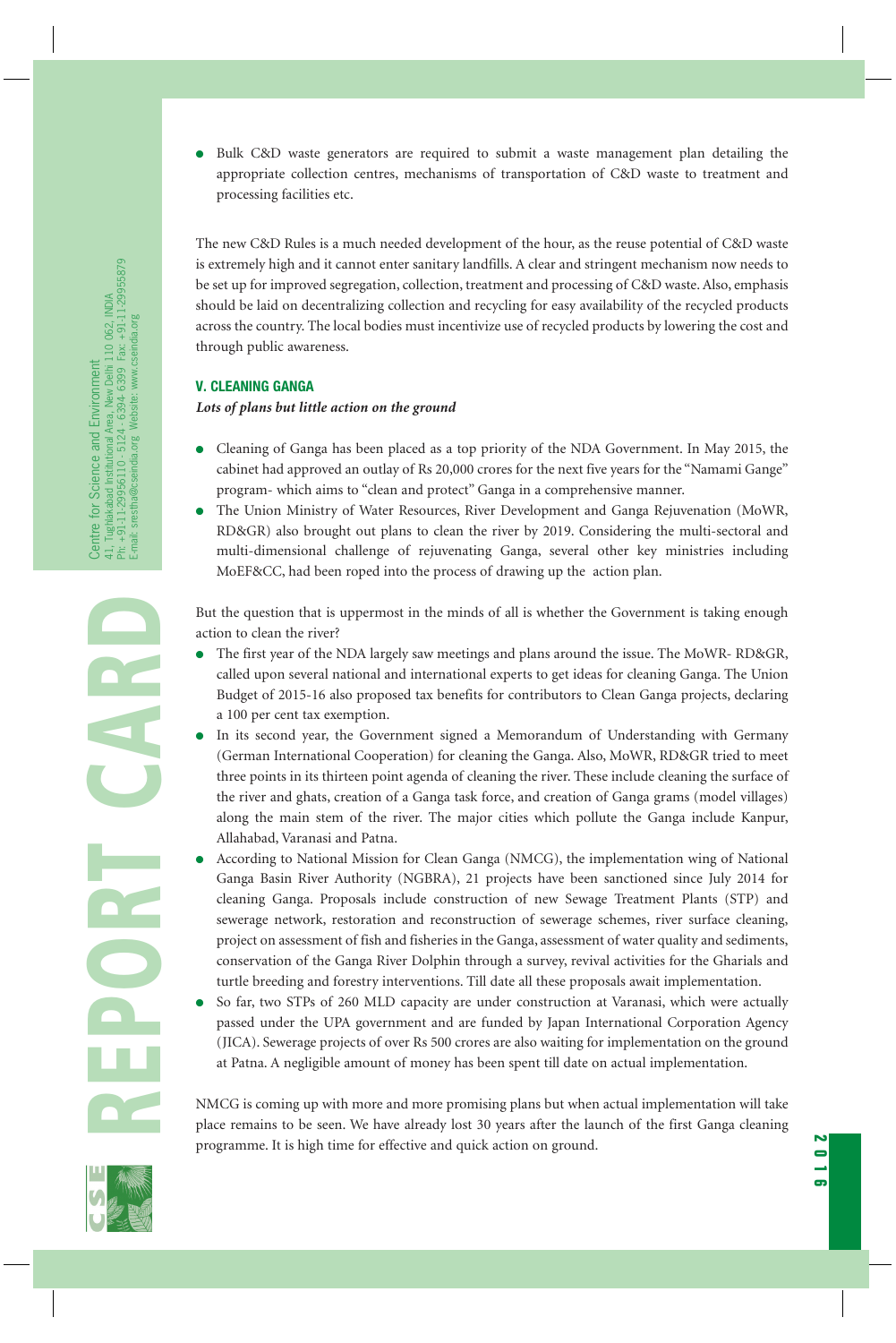#### **VI. FOREST GOVERNANCE**

#### *Industry-centric and technocratic*

The NDA government has made some key policy moves with respect to instituting reforms in forest governance. The proposed reforms are particularly directed towards increasing or incentivizing the forest cover in India through a mix of policy mechanisms.

#### **a. Providing incentives to high forested states**

- To incentivize states to conserve forests, the 14th Finance Commission has recommended to include forest cover as one of the five parameters, for determining a state's share of the Union tax revenue. Forests have been assigned a weight of 7.5 per cent.
- Recognizing that the states might have to forego revenues/ economic opportunities at the cost of maintaining forest cover, the Finance Commission's idea is to compensate the states for such losses. This is a welcome move as the revenue would be credited directly to the state's accounts. States like Arunachal Pradesh, Madhya Pradesh, Chhattisgarh, Maharashtra and Odisha with a relatively high share of dense and moderately dense forest cover, will get rewarded with higher revenue shares.

However, the proposed incentives as of now, is based on dense forest cover in the various states. It leaves out other natural ecosystems such as wetlands and grasslands, which although lack tree cover, have huge ecological values. This shortcoming needs to be addressed. Payments to states should also be made on the basis of changes in the conservation values and not merely dense forest cover.

# **b. Unlocking CAMPA funds**

Unlocking the Compensatory Afforestation Fund (CAF) has been a key focus of the NDA Government. In April 2015, the Union Cabinet chaired by the Prime Minister cleared the CAF Bill, 2015. The corpus of the CAF at that time was Rs 38,000 crores. Currently it stands at Rs. 42000 crores, rising by about Rs 6,000 crores annually.

The Bill after being reviewed by the department related PSC on Science & Technology, Environment & Forests, and taking into account some the Committee's recommendations, was tabled in the Parliament on May 3, 2016 and passed by the Lok Sabha on the same day. The Bill now awaits the decision of the Rajya Sabha.

The CAF Bill 2015 (as passed by the Lok Sabha) mainly provides for-

- Establishment of CAFs at the National and the State levels to credit amounts collected by State governments/ UTs towards compensatory afforestation.
- Constitution of a National Authority to manage and utilize amounts credited to the National CAF. Similarly, a State Authority should be constituted in each State/UTs.
- Establishment of a Monitoring Group to assist the National Authority in monitoring and evaluation of activities undertaken from amounts released from National and State CAFs.

However, the Bill as it stands has a number of shortcomings. Some key concerns include:

- No prescription of people's participation or benefit sharing with communities,
- No social monitoring or social audit process included, process remains bureaucratic,
- No effort to find synergies with other forest schemes/programs,
- No prescription for periodic revision of Net Present Value (NPV) rates,
- No mechanism specified to ensure survival of planted stock,
- Lack of ecosystem approach and scientific monitoring of compensatory afforestation,
- No involvement of grassroots organizations such as Community Forest Resource Management Committees, Joint Forest Management Committees, Van Panchayats etc.

**2016**



**REPORT CARD**

The money accrued in the CAMPA funds has huge potential to improve the quality of our forests, as well as the livelihoods of forest dwellers and forest dependent communities. However, as evident, the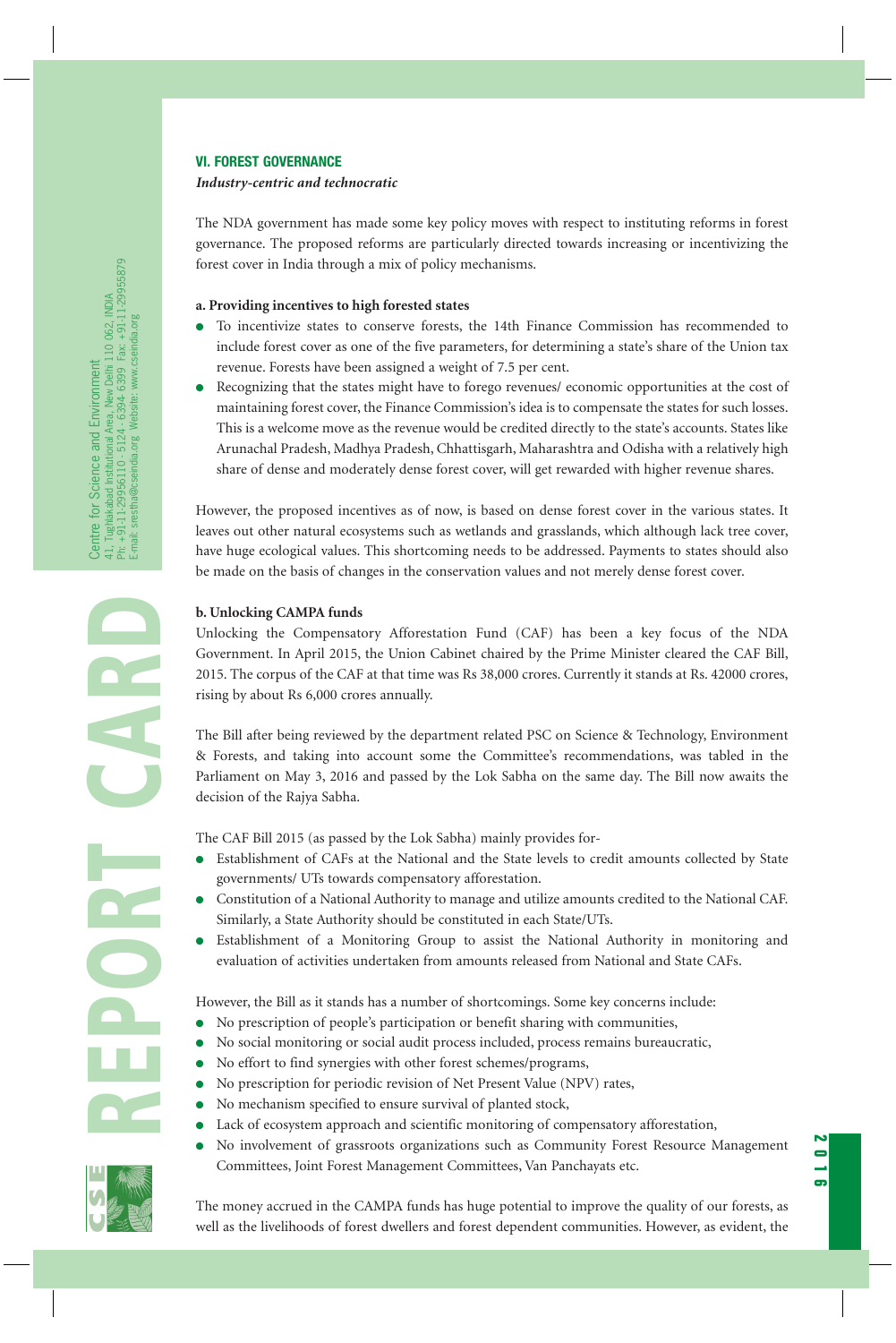Bill needs to be improved from its current form. It must take into account the shortcomings as mentioned above, if we want to put an effective law in place for compensatory afforestation.

# **c. Participation of private sector in afforestation of degraded forests**

- The MoEF&CC in 2014 (F.No.7- 8/2014-FP, date not available) had issued guidelines enabling participation of private sector entities in carrying out afforestation of degraded forest. The proposal is to make available 'degraded forests' to different private agencies including industries requiring timber and other forest produce for their end use.
- As per the guidelines, in the first (pilot) phase, degraded forests with forest cover not exceeding 10 per cent will be made available to industries for their use. State forest departments have been asked to identify 5000-10,000 ha of such forest areas for industries. From the leased area, industries can use 85-90 per cent to raise plantations, and 10-15 per cent is to be used to plant mixed species of use to the local community. After the pilot phase, the guidelines will be implemented nation-wide.

However, the proposed guidelines can have serious consequences if implemented-

- Will destroy the flourishing farm forestry-industry partnership model which is able to supply almost all of the raw material requirements to paper and wood based industries in India. Currently, close to 20 million farmers are involved in farm forestry,
- Will stand in variance with the National Forest Policy (1988) which provides for sourcing industrial wood from farmers,
- Will potentially violate the rights of people as recognized under the Forest Rights Act (2006). It restricts the user rights of the community (to be used to plant mixed species) to mere 10-15 per cent of the total allotted land to industries.

This is not the first time that handing over of degraded forests to private entities has been proposed. But such proposals have not seen the light of the day, as they were opposed by community groups and the civil society. However, this is not the approach that should be adopted to improve productivity of our forests. Instead of handing over forest to private agencies, the Government should focus on strengthening farm and social forestry. This in turn has huge potential to strengthen the agriculture sector as well as to create jobs in the rural areas, which will be a sustainable way to manage forests.

In general, any proposed reform should capture the perspective of both ecology and people's livelihood. Only by addressing this in totality we can ensure the protection of forests.

# **d. Notifying Eco-Sensitive Zones gets a push**

The guidelines for constitution of Eco-Sensitive Zones (ESZ) around National Parks (NP) and Wildlife Sanctuaries (WS) were issued by the union environment ministry through an Office Memorandum of February 9, 2011. However, actions did not happen as expected on part of various States, and the Ministry on Feb 15, 2013, gave a deadline of May 15, 2013, for declaration of the ESZs But still most States remained lax.

The NDA government however has given a big push to the matter. A total of 491 proposals have been received by the ministry (as per Lok Sabha unstarred question no. 1422 dt. 3.5.2016). Of these, draft notifications have been issued for 187 proposals, while 33 have been notified.

# **VII. CLIMATE MATTERS**

# **A. INTERNATIONAL**

# *Lost opportunity?*

● Changing the name from Ministry of Environment and Forests to Ministry of Environment, Forest and Climate Change, soon after taking office in 2014, the NDA government indicated the importance it wanted to give to the issue of climate change.